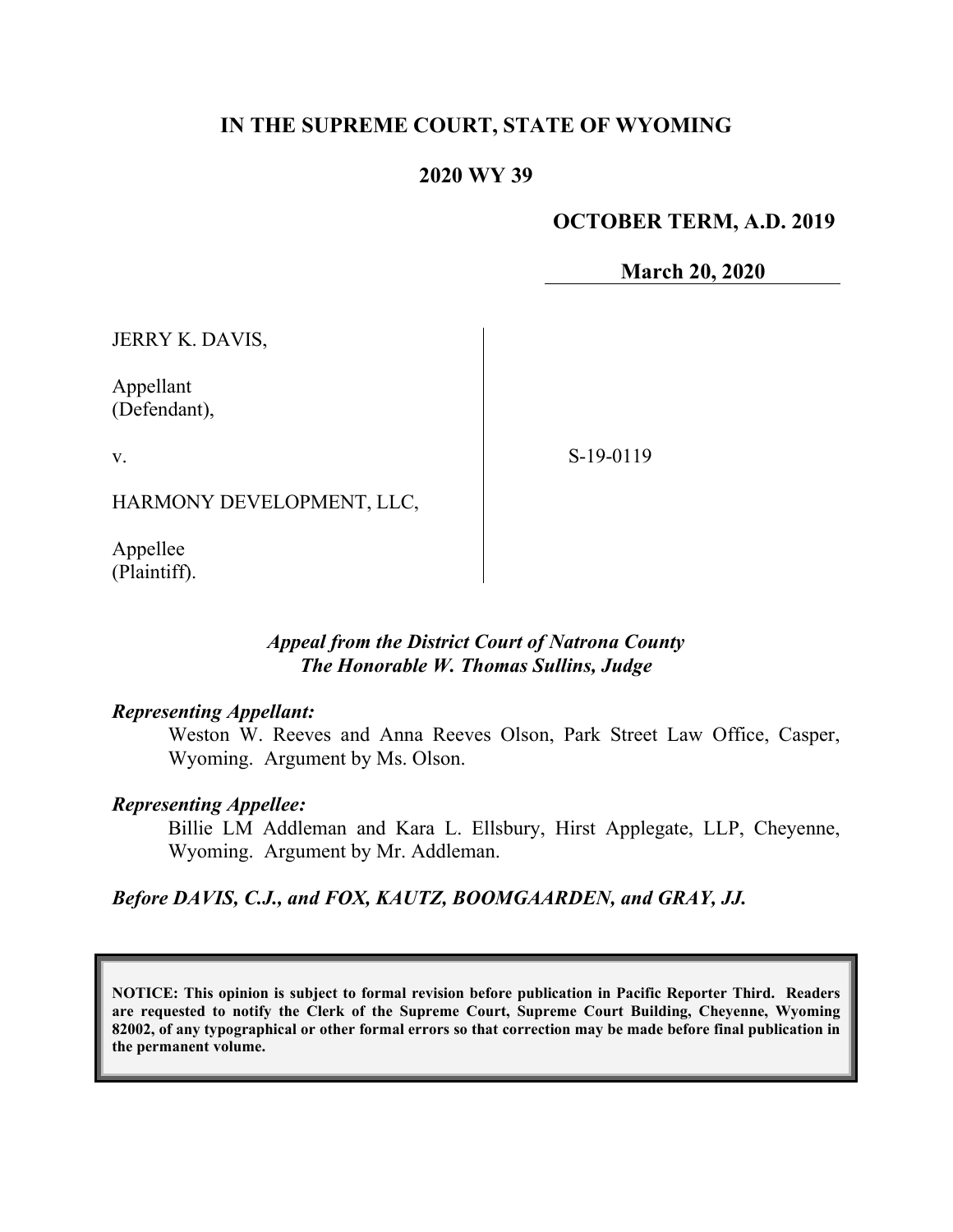#### **GRAY, Justice.**

[¶1] Harmony Development, LLC (Harmony), the seller, and Jerry K. Davis, the buyer, entered into a contract for the sale of a lot in the Harmony Hills subdivision, Casper, Wyoming. Mr. Davis later decided he no longer wanted to purchase the lot. Harmony sued him, asserting breach of contract, among other claims, and seeking specific performance. After a bench trial, the district court found that Mr. Davis had breached the contract and ordered him to specifically perform. Mr. Davis appeals. We affirm.

#### *ISSUES*

[¶2] The issues are:

- 1. Did the contract satisfy the statute of frauds and if not, does the doctrine of partial performance apply?
- 2. Did the district court abuse its discretion when it awarded specific performance of the contract?

#### *FACTS*

[¶3] Harmony owned a large multi-lot subdivision in Casper, Wyoming, known as Harmony Hills Addition No. 2 (Harmony Addition). Lisa Burridge, Harmony's manager and agent, approached Mr. Davis, a real estate developer and owner of a health and fitness club, about buying a lot and developing a new health and fitness club in the Harmony Addition. Harmony and Mr. Davis negotiated terms from November 2014 through February 2015. On February 9, 2015, they executed a contract for the purchase and sale of close to seven acres of land in Harmony Addition described as "Lots 1, Block 2, Harmony Hills Addition #2," for a price of \$1,500,000. Mr. Davis paid a \$25,000 deposit.

[¶4] The contract contained the following terms:

X. CONDITION OF PROPERTY.

. . .

B. Buyer acknowledges and agrees that, upon execution of this Contract:

1. Buyer is not relying upon any representations of Seller or Seller's Agents or representatives as to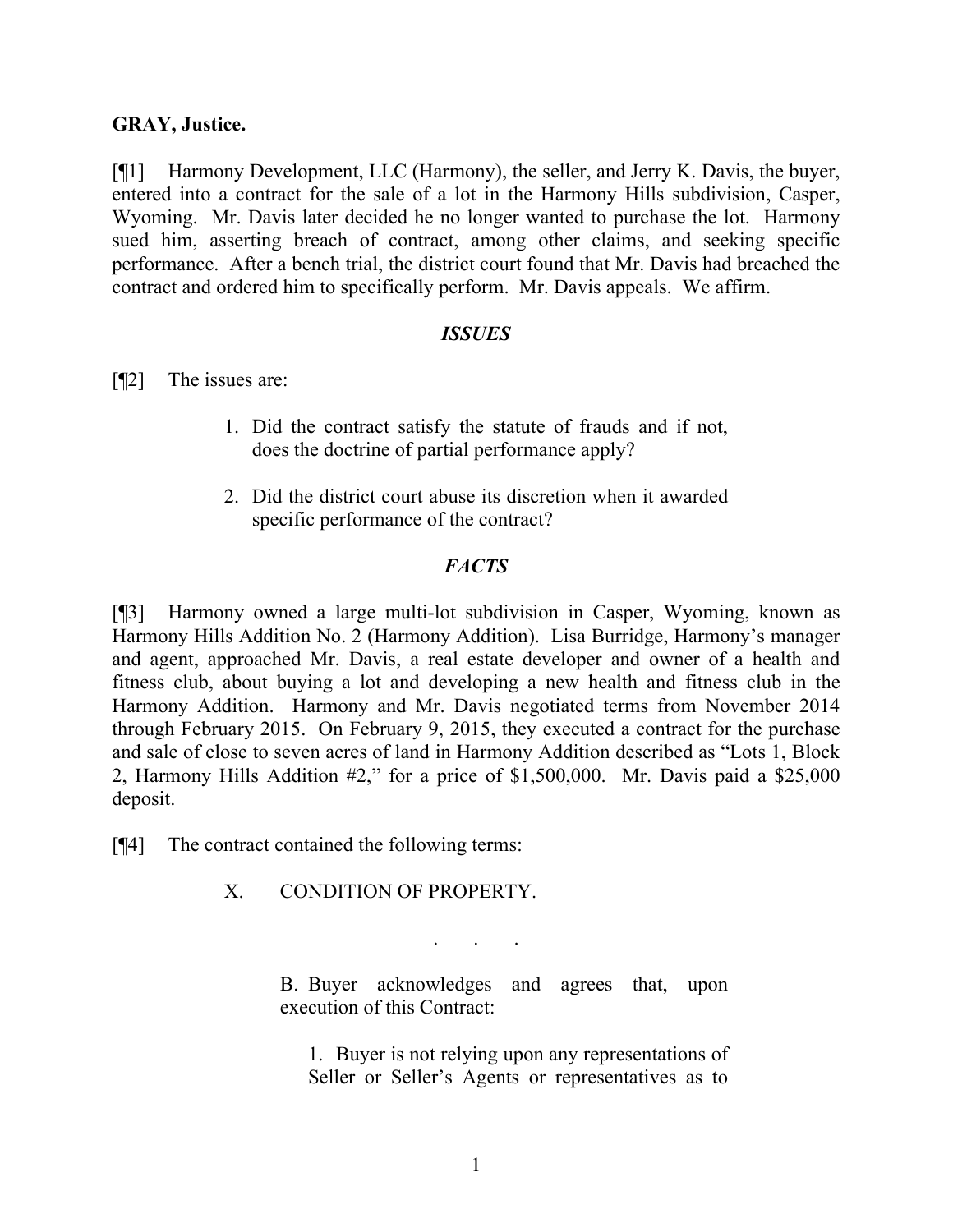any condition which Buyer deems to be material to Buyer's decision to purchase this property; ...

#### XV. DEFAULT, REMEDIES AND ATTORNEY'S FEES.

. . .

A. TIME IS OF THE ESSENCE hereof, and any party who fails to tender any payment, or perform any other condition hereof as herein provided, shall be in default of this Contract. **In the event of default, the non-defaulting party** may elect to treat this Contract as breached and recover such damages as may be proper, or **may treat this Contract as being in full force and effect and require specific performance of the terms hereof**. In lieu of the remedy provided above to Seller if Buyer is the defaulting party, Seller may elect to terminate the Contract and recover such damages as may be proper, or Seller may elect to retain all payments made hereunder as liquidated damages, such amount, if elected by Seller, being agreed by the parties hereto to constitute compensation for the loss of opportunity suffered by Seller due to such breach.

B. In the event that any party shall become in default or breach of any of the terms of this Contract, such defaulting or breaching party shall pay all reasonable attorney's fees, costs and other expenses which the non-breaching or non-defaulting party may incur in enforcing this Contract with or without formal proceedings. **This provision shall not limit any other remedies to which the parties may otherwise be entitled.**

. . .

#### XVI. ADDITIONAL PROVISIONS.

. . .

4. Sellers['] obligations hereunder and closing shall be subject to the Seller receiving all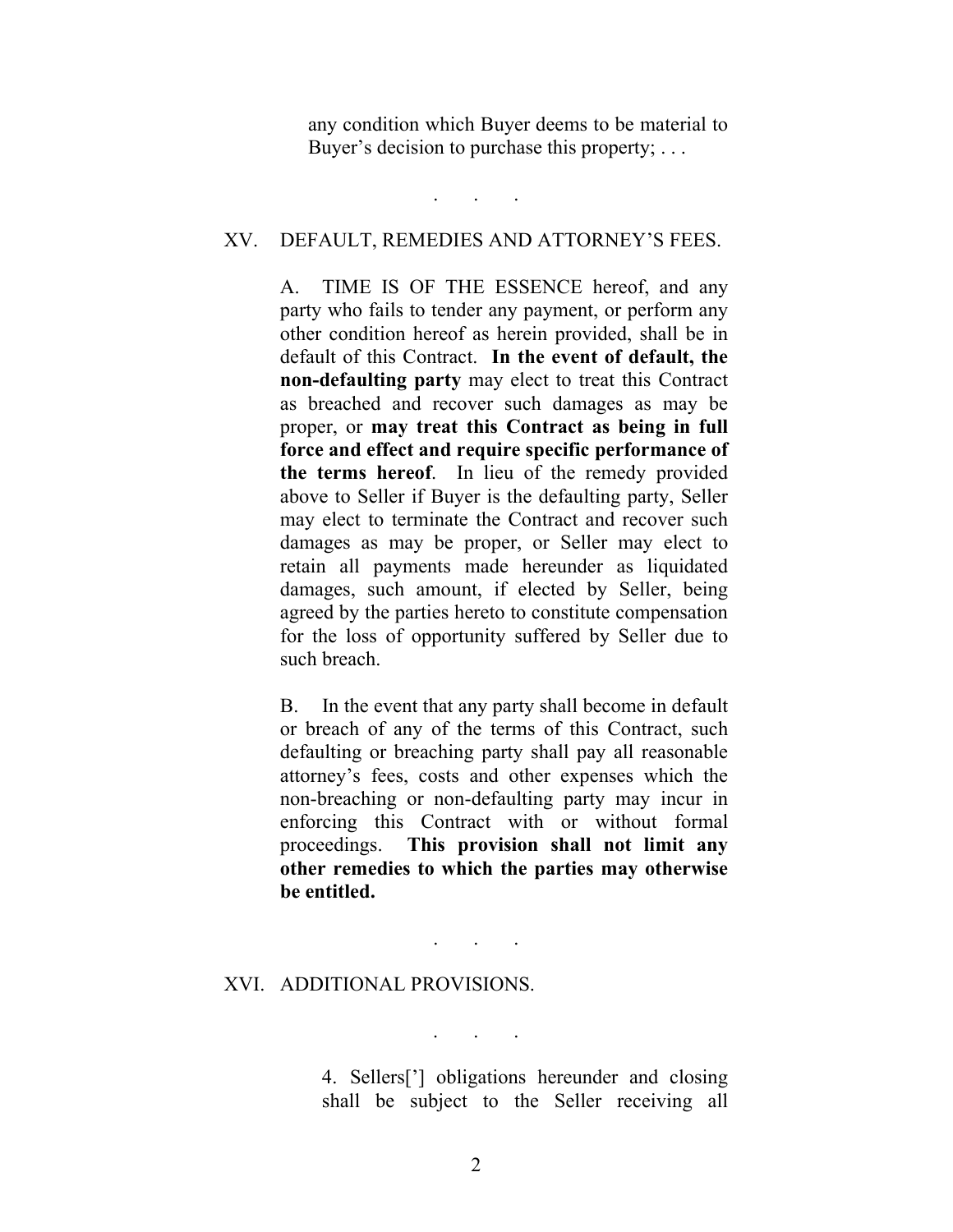necessary approvals from the City of Casper, utility companies, etc., in order to complete the infrastructure for the subject property. Closing shall occur within seven calendar days following Sellers' receipt of "substantial completion" as provided by City of Casper.

#### **Continued on attached addendum.**

(Emphasis added.) The attached addendum provided:

5. Seller intends to develop subject property such that Yesness Street is completed along the subject property on the South side and Tranquility Way is completed along the subject property on the East side of the subject property (see attached preliminary plat). Seller will provide [electric, gas, and internet service to the lot line and] will pay for the installation of City water and City sewer lines along Tranquility Way and Yesness Street.

. . .

8. **See preliminary plat of subject property attached.** Buyer is purchasing a lot that is approximately 6.76 acres in size.

9. Buyer understands that the proposed Cordial Drive may be constructed at a later date, or **may be eliminated from final plat**.

10.Seller will remove existing City water line that runs North to South on property and backfill and compact area where removed.

(Emphasis added.)

[¶5] On March 23, 2015, the parties executed an addendum to the contract (March 2015 addendum). The March 2015 addendum amended the contract as follows:

1. Lot size to be increased by 15,387 square feet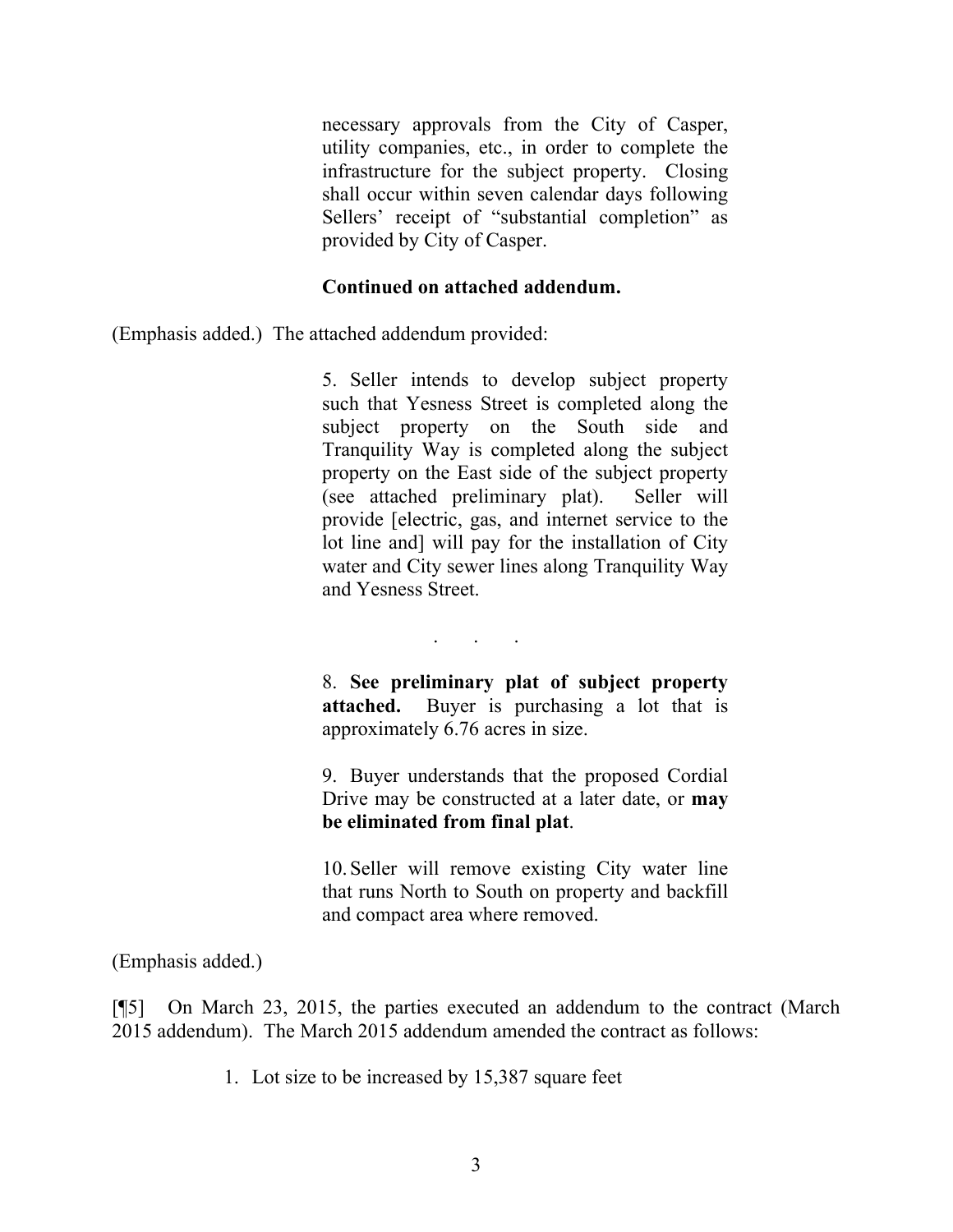2. Price to be increased by \$5.09 per square foot x 15,387 square feet =  $$78,319.83$ 

3. New purchase price to be \$1,578,319.83

4. Legal description of property shall be Lot 1, Block 1, Harmony Hills Addition No. 2, Phase 1.

Harmony recorded the final plat (which included the new legal description of Mr. Davis's lot) on July 22, 2015.

[¶6] Approximately one year after signing the March 2015 addendum and seven months after the plat was recorded, Mr. Davis informed Harmony that he would not complete the purchase. In a March 11, 2016 e-mail to Ms. Burridge he explained:

> The vision of Harmony Hills that was represented to us in the beginning has changed over the last year . . . . The new projected projects do not fit in harmony with our planned facility. We understand that things change and you've done everything you can to continue your development through the sluggish economy. At this time we are not ready to purchase property and build our facility in Harmony Hills.

[¶7] Harmony sued Mr. Davis, claiming breach of contract and breach of the covenant of good faith and fair dealing. Mr. Davis argued that the contract was unenforceable for failure to comply with the statute of frauds and asserted counterclaims for breach of contract, breach of the covenant of good faith and fair dealing, and negligent misrepresentation. The district court granted summary judgment to Harmony on Mr. Davis's claim of negligent misrepresentation. It held a bench trial on the remaining claims and defenses, and on January 3, 2019, entered judgment in favor of Harmony. The district court ordered Mr. Davis to specifically perform the contract, as amended. Mr. Davis appeals.

## *DISCUSSION*

[¶8] Mr. Davis argues that the district court erred when it granted specific performance of the contract for several reasons, including that the contract violated the statute of frauds. We first address the question of whether the contract complies with the statute of frauds or whether it fits within an exception to the statute of frauds and then turn to the issue of whether the district court abused its discretion when it awarded specific performance.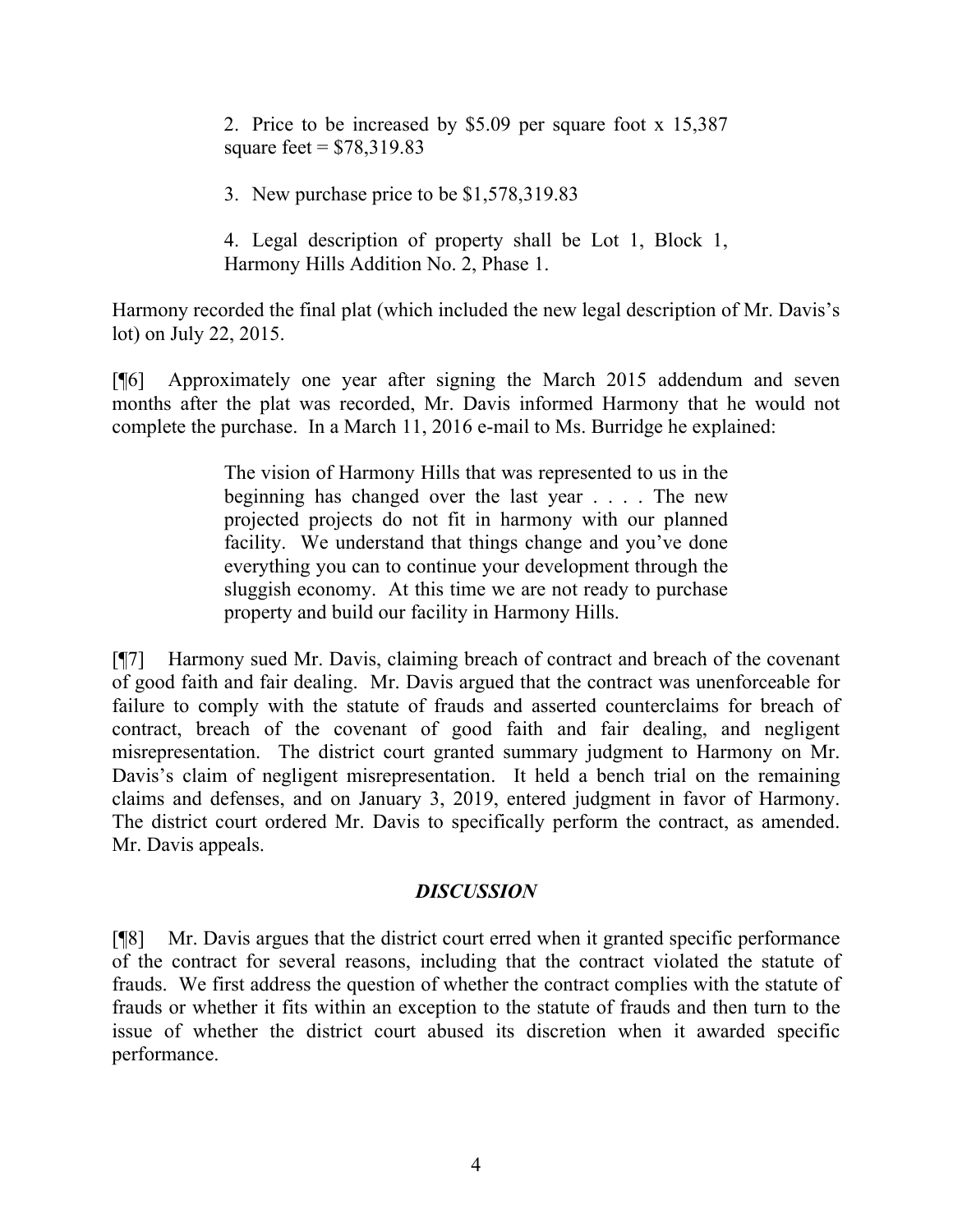## *I. Did the contract satisfy the statute of frauds and if not, does the doctrine of partial performance apply?*

## **A. Standard of Review**

[¶9] The determination of whether an agreement falls within the statute of frauds is a question of law which is reviewed de novo. *In re Estate of Maycock*, 2001 WY 103, ¶ 12, 33 P.3d 1114, 1117 (Wyo. 2001). "[A]pplication of the statute of frauds is not automatic." *Parkhurst v. Boykin*, 2004 WY 90, ¶ 15, 94 P.3d 450, 457 (Wyo. 2004).

## **B. Analysis**

# **1. The Statute of Frauds**

[¶10] Mr. Davis makes no allegation of fraud, deceit, or mistake as to the identity of the property conveyed nor does he contend that he did not understand which parcel of land was the subject of the contract. Mr. Davis argues instead that the contract failed to sufficiently describe the property. As a result, he asserts the statute of frauds renders the contract invalid.

[¶11] Wyoming's statute of frauds provides that "[e]very agreement or contract for the sale of real estate" "shall be void unless" the "agreement, or some note or memorandum thereof" is "in writing, and subscribed by the party to be charged therewith." Wyo. Stat. Ann. § 1-23-105(a)(v) (LexisNexis 2019); *see also Linton v. E.C. Cates Agency, Inc.*, 2005 WY 63, ¶ 26, 113 P.3d 26, 31–32 (Wyo. 2005). Generally,

> a contract within the Statute of Frauds is enforceable if it is evidenced by any writing, signed by or on behalf of the party to be charged, which

> (a) reasonably identifies the subject matter of the contract, (b) is sufficient to indicate that a contract with respect thereto has been made between the parties or offered by the signer to the other party, and (c) states with reasonable certainty the essential terms of the

unperformed promises in the contract.

Restatement (Second) of Contracts § 131 (Am. Law Inst. 1981); *see Richardson v. Schaub*, 796 P.2d 1304, 1310 (Wyo. 1990) (adopting the Restatement).

[¶12] A contract for the sale of land "must indicate with reasonable certainty the nature of the transaction and must provide a basis for identifying the land . . . ." Restatement (Second) of Contracts  $\S$  131 cmt. e. In order to satisfy the statute of frauds, "[a] valid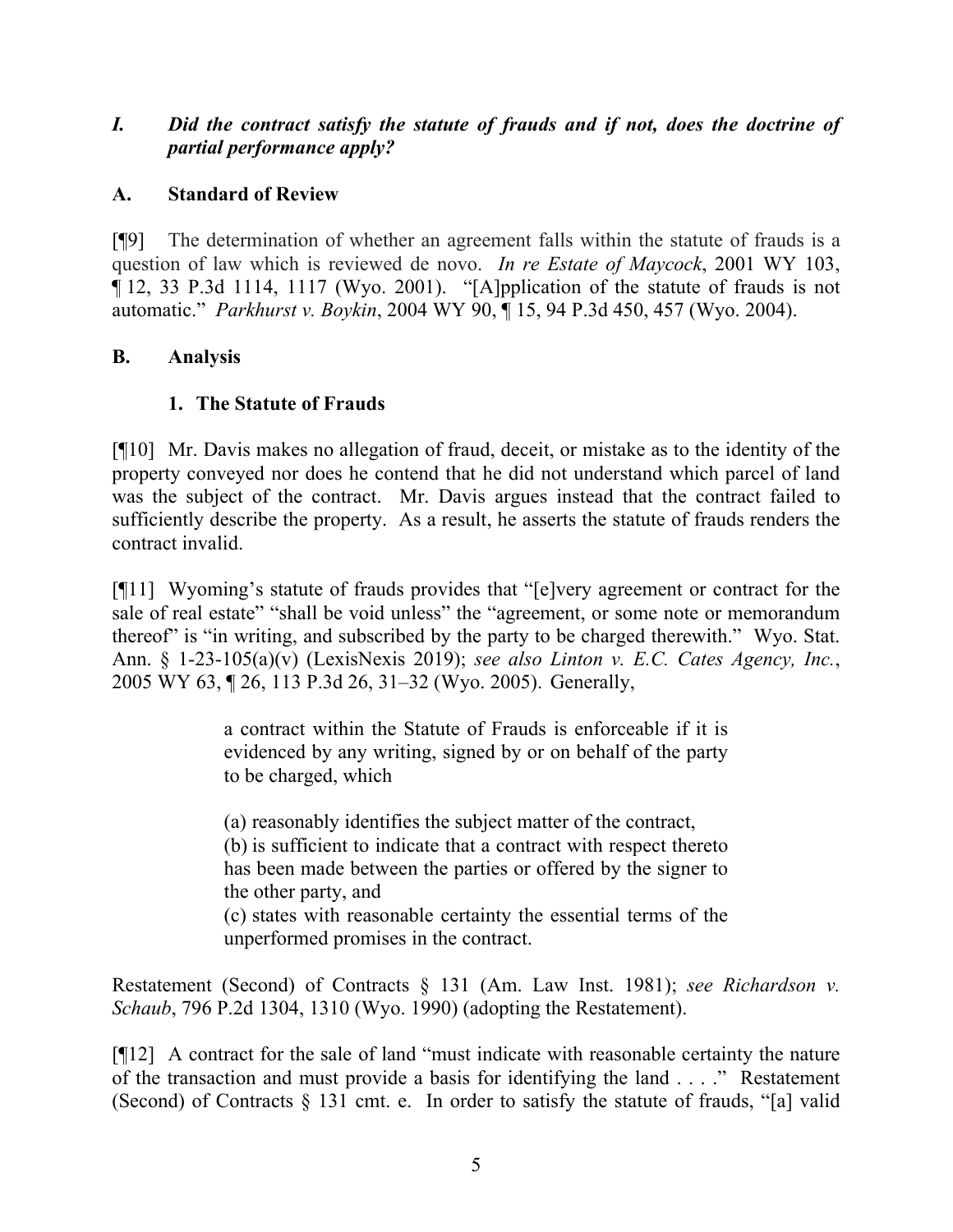contract to convey land must expressly contain a description of the land, certain in itself or capable of being rendered certain by reference to an extrinsic source which the writing itself designates." *Comet Energy Servs., LLC v. Powder River Oil & Gas Ventures, LLC*, 2010 WY 82, ¶ 29, 239 P.3d 382, 391 (Wyo. 2010) (quoting *Pullar v. Huelle*, 2003 WY 90, ¶ 10, 73 P.3d 1038, 1041 (Wyo. 2003)); *see also Matter of Estate of Jackson*, 892 P.2d 786, 789 (Wyo. 1995). "The relationship and connection between separate writings must appear on their face . . . ." *Bereman v. Bereman*, 645 P.2d 1155, 1159 (Wyo. 1982).

[¶13] Mr. Davis first argues that because the contract described the property to be sold as "Lots 1, Block 2, Harmony Hills Addition #2" and the plat that was ultimately filed with the City of Casper described the lot as "Lot 1, Block 1 . . . ," the contract did not sufficiently describe the property. This argument ignores the March 2015 addendum, which changed the legal description of the property to "Lot 1, Block 1, Harmony Hills Addition No. 2, Phase 1."

[¶14] Both the contract and its amendments must be read together to determine whether the contract satisfies the statute of frauds. *See Wells Fargo Bank Wyoming, N.A. v. Hodder*, 2006 WY 128, ¶ 23, 144 P.3d 401, 409 (Wyo. 2006). Accordingly, the question that must be addressed is whether the contract, together with the March 2015 addendum describing real property as "Lot 1, Block 1, Harmony Hills Addition No. 2, Phase 1," satisfies the statute of frauds. "[A] valid contract to convey land must expressly contain a description of the land, certain in itself or capable of being rendered certain by reference to an extrinsic source which the writing itself designates." *Jackson*, 892 P.2d at 789 (citing *Noland v. Haywood*, 46 Wyo. 101*,* 120–21, 23 P.2d 845, 850–51 (1933)). [1](#page-6-0)

<span id="page-6-0"></span><sup>&</sup>lt;sup>1</sup> This Court has addressed the question of the sufficiency of a property description to meet the statute of frauds on numerous occasions. In *Pullar v. Huelle*, a contract to buy and sell real estate which described the property to be sold as a "parcel of land in the NW1/4SW1/4, Sec. 16" did not sufficiently describe the portion of land to be sold, and thus, failed to satisfy the statute of frauds. *Pullar*, ¶ 12, 73 P.3d at 1041. The *Pullar* Court explained that there was "nothing within the contract that guides us to specific extrinsic evidence of [the size and specific location of the land]." *Id.* In *Noland v. Haywood*, an action for specific performance of a real estate sales contract, the land was described as "280 acres of Land on Clear Creek in Township 54—Range 79 . . . in Sheridan Co. . . ." but did not specify what 280 acres were intended. *Noland*, 46 Wyo. at 104, 120, 23 P.2d at 845, 850. The *Noland* Court concluded that this description was insufficient because it did not contain an adequate description or furnish the means by which the land could be identified. *Id.* at 114–20, 23 P.2d at 848–50. Similarly, in *Matter of Estate of Jackson*, an agreement providing the total acreage without any description or location of land involved did not satisfy the statute of frauds. *Jackson*, 892 P.2d at 789–90; *see also Platte Valley Wyo-Braska Beet Growers Assn. v. Imperial Sugar Co.*, 100 F. App'x 717, 721, 2004 WL 1229575, at \*3 (10th Cir. June 3, 2004) (concluding that contract failed to satisfy statute of frauds when it did not provide a legal description of the property to be conveyed and the only description of the property in the term sheet was the title of that document, which read "Torrington, Wyoming Holly Beet Processing Plant").

By contrast, in *Flygare v. Brundage*, the description of property as "[a]ll that part of the Northeast Quarter of the Northwest Quarter of Section 22, Township 41 North, Range 116 West, 6th P.M., lying west of U. S. Highway 89 and 187," was not too vague to comply with statute of frauds even though the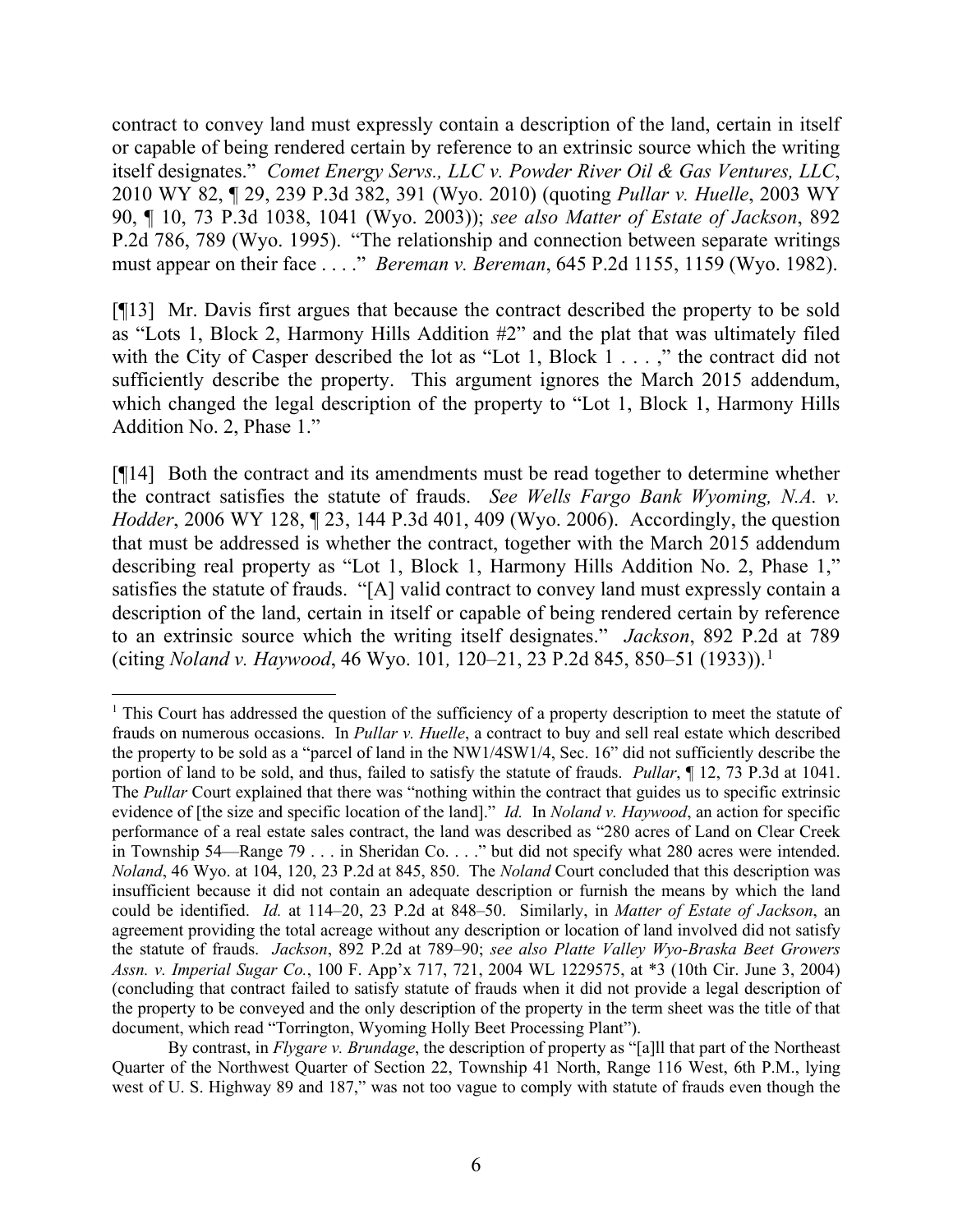[¶15] Here, the contract and the addendum did not indicate "with reasonable certainty" the "basis for identifying the land." *See Comet Energy*, ¶ 29, 239 P.3d at 391; *Pullar*, ¶ 10, 73 P.3d at 1041. The March 2015 addendum was signed by both parties and identified the property's location as "Lot 1, Block 1, Harmony Hills Addition No. 2, Phase 1." The addendum failed to incorporate or attach the plat depicting the land identified as "Lot 1, Block 1." While both the original contract and the addendum referenced the plat, at the time the addendum was executed the plat had not been filed. The record is devoid of any memorandum, subscribed by Mr. Davis, that identifies the property with certainty. *See* Wyo. Stat. Ann. § 1-23-105(a)(v). Accordingly, the contract violates the statute of frauds. Our inquiry, however, does not end here. [2](#page-7-0)

## **2. The Doctrine of Partial Performance**

[¶16] As both parties recognized, there are equitable exceptions to the statute of frauds, "including the doctrines of full or partial performance and promissory estoppel." *Redland v. Redland*, 2012 WY 148, ¶ 89, 288 P.3d 1173, 1193 (Wyo. 2012). The "legislative policy encompassed in the statute of frauds should be departed from only when such action is necessary to avoid the fraud, and accomplish what justice and good conscience demand. To accomplish the purposes of the statute of frauds, it may be necessary for a court to uphold oral agreements." *Remilong v. Crolla*, 576 P.2d 461, 465 (Wyo. 1978) (internal citations and quotation marks omitted); *see also Maycock*, ¶ 19, 33 P.3d at 1119 (the "statute of frauds was enacted to prevent fraud, not to aid it").

[¶17] Under the doctrines of full or part performance, "[w]hen one side of an oral agreement has been fully or substantially performed, the agreement is removed from the statute of frauds." *Fowler v. Fowler*, 933 P.2d 502, 504 (Wyo. 1997); *see also* Restatement (Second) of Contracts  $\S$  139. A contract violating the statute of frauds "that has been partially or wholly performed by one party, to its detriment, may be enforced by that party." *Simek v. Tate*, 2010 WY 65, ¶ 21, 231 P.3d 891, 899 (Wyo. 2010). The "doctrine of partial performance . . . is an equitable theory based upon estoppel." *Id.* ¶ 22, 231 P.3d at 900.

agreement described the property as being 13 acres and the seller later claimed the property was 7.93 acres. *Flygare v. Brundage*, 76 Wyo. 350, 358, 362, 302 P.2d 759, 761, 763 (1956); *see also Holland v. Windsor*, 461 P.2d 47, 52 (Wyo. 1969) (deed of ranchland reserving to grantor 80 acres and providing that in selecting the reserved portions grantor would minimize amount of hay or meadowland to be included was not so ambiguous and uncertain as to render reservation of right to select 80 acres invalid because of statute of frauds).

<span id="page-7-0"></span><sup>2</sup> The district court erroneously concluded that the contract complied with the statute of frauds. *See supra* ¶¶ 8–15. "[W]e may affirm a district court's decision on any proper legal grounds supported by the record." *Barela v. State*, 2017 WY 66, ¶ 4, 395 P.3d 665, 668 (Wyo. 2017) (internal citation and quotation marks omitted); *Rogers v. Wright*, 2016 WY 10, ¶ 15, 366 P.3d 1264, 1271 (Wyo. 2016).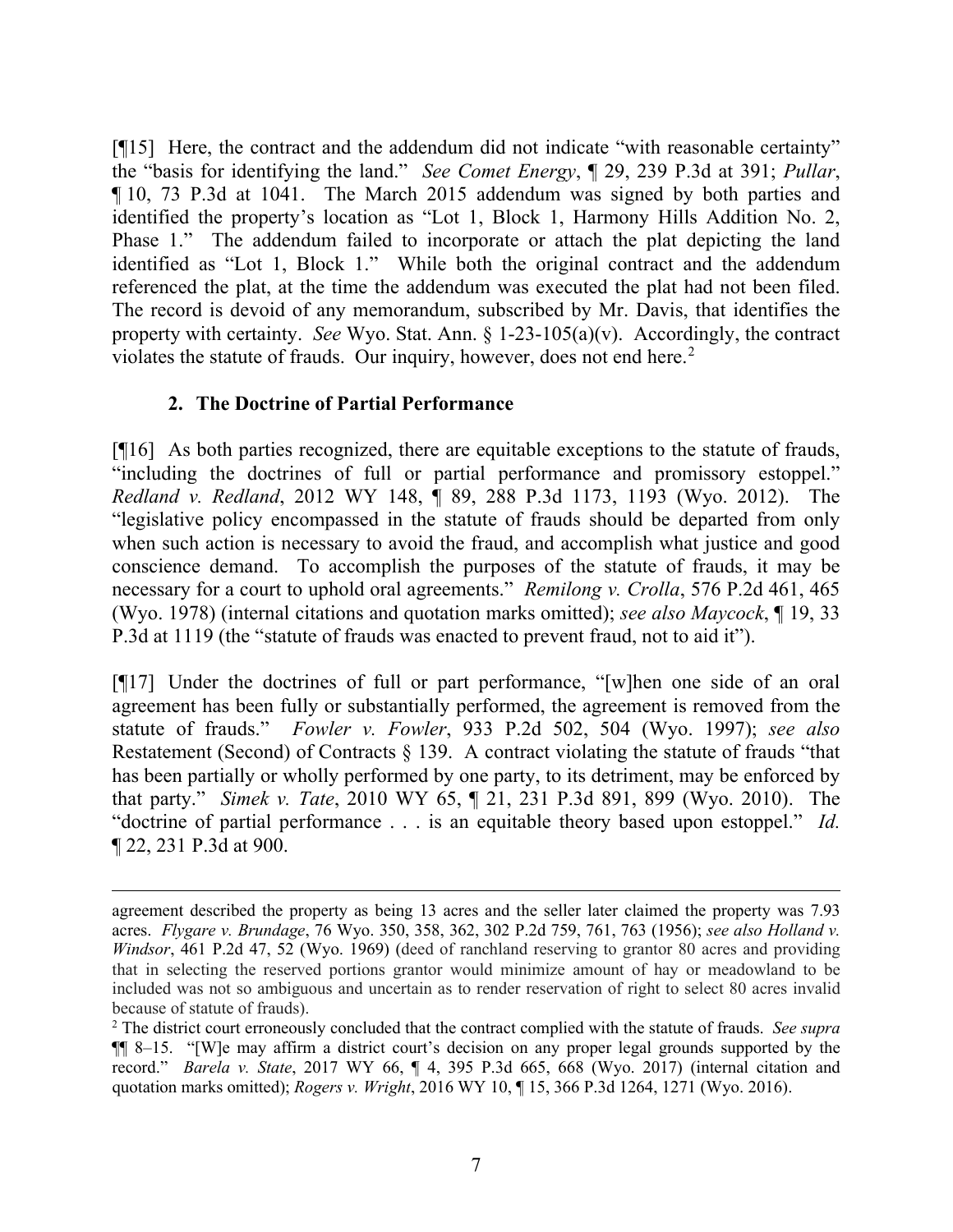[It] operates not upon the theory that the part performance is a substitute for the written evidence required by the statute of frauds, but rather on the theory that the defendant may be estopped in view of the part performance to assert the statute as a defense.

*Id.* (quoting 73 Am. Jur. 2d *Statute of Frauds* § 314 (2001)).

[¶18] The sufficiency of acts necessary to establish partial performance is a question of law. *Simek*, ¶ 23, 231 P.3d at 900–01 (citing 73 Am. Jur. 2d *Statute of Frauds* § 319); *Maycock*, ¶ 12, 33 P.3d at 1117; *Jackson*, 892 P.2d at 788; *see also* R. T. Kimbrough, Annotation, *Doctrine of Part Performance in Suits for Specific Performance of Parol Contract to Convey Real Property*, 101 A.L.R. 923, § VI(a) (1936) ("Whether the evidence is sufficient to take such a contract out of the operation of the statute is a question of law for the court."). We review the district court's factual findings for clear error. *Sharpe v. Timchula*, 2019 WY 121, ¶ 19, 453 P.3d 761, 766 (Wyo. 2019); *Moore v. Wolititch*, 2015 WY 11, ¶ 9, 341 P.3d 421, 423 (Wyo. 2015).

[¶19] The doctrine "will not be applied to avoid the statute of frauds unless the oral agreement sought to be enforced is just and certain . . . ." *Redland*, ¶ 90, 288 P.3d at 1193 (quoting *Parkhurst*, ¶ 15, 94 P.3d at 458 (quoting *Hovendick v. Ruby*, 10 P.3d 1119, 1124 (Wyo. 2000))). Where the performance alleged is part performance, that part performance must be substantial. *Davis v. Davis*, 855 P.2d 342, 346 (Wyo. 1993).

[¶20] Substantial performance requires that

[the] acts and conduct of the defendant . . . amount to a representation that the defendant proposed to stand by the agreement and not use the statute to escape its performance and also that the plaintiff, in reliance on this representation, has proceeded, either in performance or pursuance of the contract, to so far alter his or her position as to incur an unjust injury and loss in case that the defendant is permitted to rely upon the statutory defense.

73 Am. Jur. 2d *Statute of Frauds* § 297 (2012).

[¶21] Here, there is no dispute as to the terms of the agreement. The contract required Harmony to:

• Furnish a title commitment;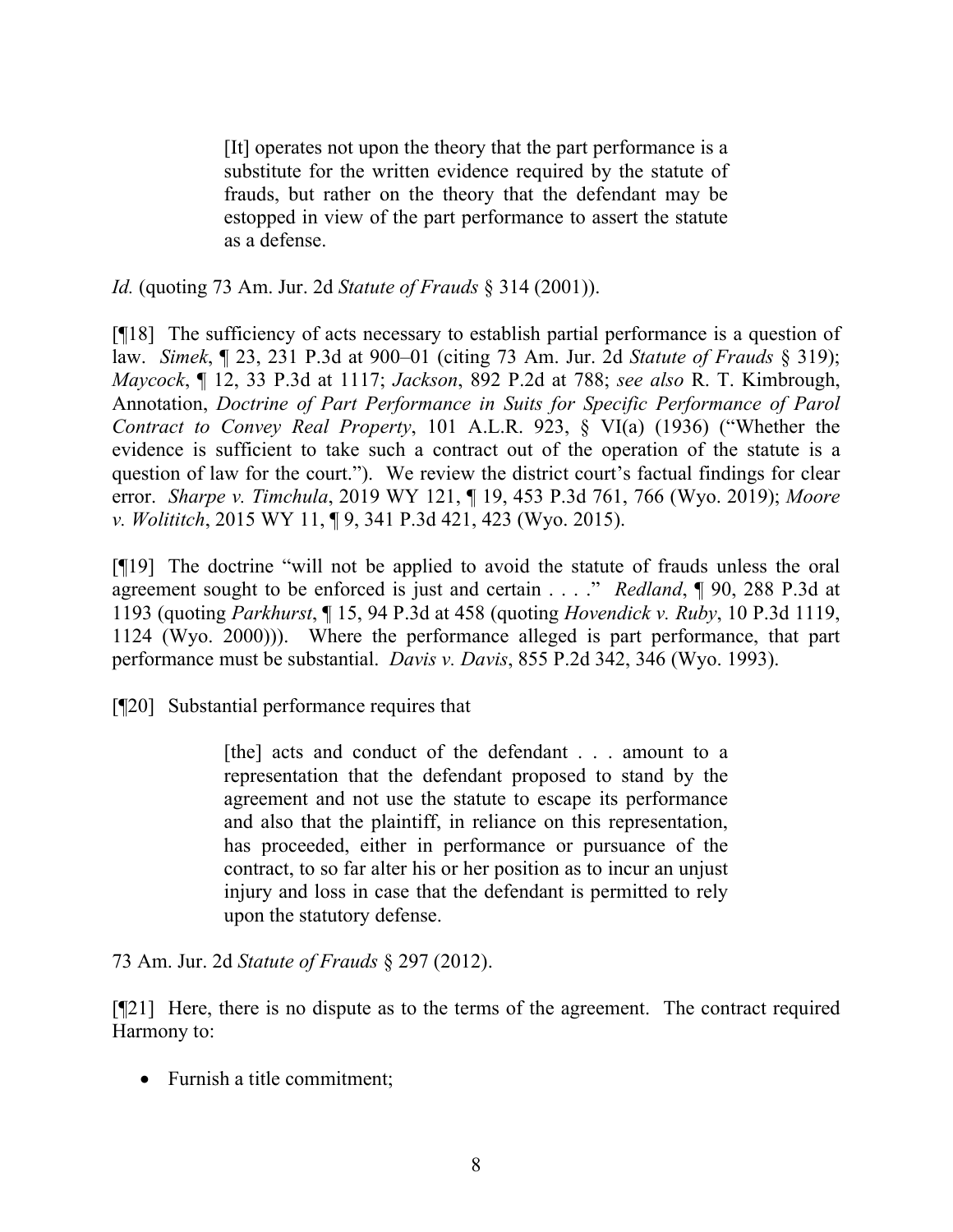- Receive "necessary approvals from the City of Casper, utility companies, etc[.,] in order to complete the infrastructure for the subject property";
- "[D]evelop subject property such that Yesness Street is completed along the subject property on the South side and Tranquility Way is completed along the subject property on the East side of the subject property";
- "[P]rovide to the lot line electric service, gas service, Bresnan service and Century Link service":
- Pay "for the installation of City water and City sewer lines along Tranquility Way and Yesness Street"; and
- "[R]emove existing City water line . . . and backfill and compact area where removed."

[¶22] The district court's findings of facts detail Harmony's partial performance of the contract and that the performance was substantial. The district court found that Harmony provided a title commitment; received approvals from the City of Casper; and invested in "water, sanitary, storm sewer, gas lines, electrical installation, dirt movement and grading, along with curb, gutter and sidewalks  $\ldots$  ."<sup>[3](#page-9-0)</sup> These findings are supported by the record. For example, Ms. Burridge testified that Harmony obtained the necessary approvals from the City; completed Yesness Street and Tranquility Way; provided electric, gas, Bresnan, and Century Link services to Mr. Davis's lot line; and paid for the installation of city water and sewer lines along Tranquility Way and Yesness Street.

[¶23] Mr. Davis argues that the infrastructure expenditures were not incurred as a result of his contract with Harmony but were incurred instead for the benefit of a strip mall<sup>[4](#page-9-1)</sup> and other lots. It may be that some of Harmony's performance of the contract requirements was tied to the subdivision as a whole; however, much of its performance was exclusively tied to the contract. For example, bringing the utilities to the lot line, providing the title commitment, and constructing infrastructure on Mr. Davis's lot were all performed exclusively to comply with Harmony's duties to Mr. Davis. Harmony's performance of the contract terms cannot be disregarded, even if that performance provided some benefits to the subdivision as a whole, where its performance would not have been accomplished but for the contract.

[¶24] In *Simek*, we listed factors relevant to determining whether a contract (that does not comply with the statute of frauds) has been substantially performed: "(1) the relations of the parties; (2) the nature of the parol agreement; and (3) the relative benefit and detriment derived by the parties." *Simek*, ¶ 23, 231 P.3d at 900. The first factor is the relations of the parties. Both parties are sophisticated and experienced in real estate

<span id="page-9-0"></span><sup>&</sup>lt;sup>3</sup> During negotiations of the terms of the contract, Mr. Davis had requested provisions requiring Harmony to install curbs, among other things.

<span id="page-9-1"></span><sup>&</sup>lt;sup>4</sup> Ms. Burridge testified that the infrastructure was not necessary for the strip mall.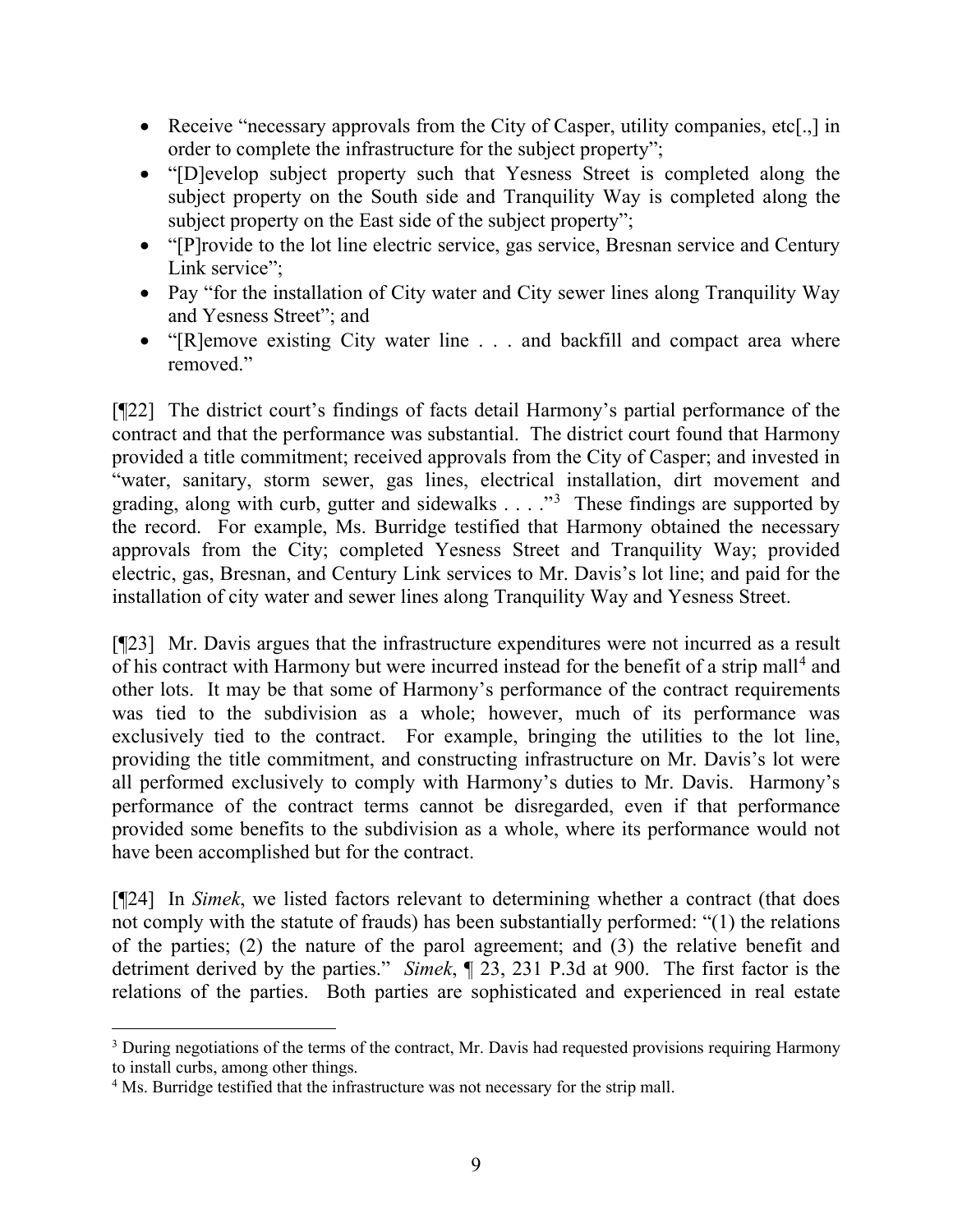development and construction which weighs in favor of enforcement. The district court found that "Mr. Davis had significant experience in real estate development and construction, including experience with the development and construction of a health and fitness club in east Casper." Ms. Burridge was Harmony's manager and agent. Mr. Davis and Ms. Burridge engaged in negotiations regarding Mr. Davis's purchase of the lot from November 2014 through February 2015, when the contract was executed.

[¶25] The second factor, "the nature of the parol agreement," also favors enforcement. While the contract, as amended, failed to describe the property sufficiently to comply with the statute of frauds, other terms and conditions were clearly set forth. Additionally, Mr. Davis received a copy of the preliminary plat at the time he signed the contract; later, he was provided a copy of the revised plat reflecting the changed square footage and legal description contained in the March 23, 2015 addendum; finally, he was provided a copy of the recorded plat. The legal description of the property contained in the March 2015 addendum, and reflected in the recorded plat, did not change between the time the addendum was executed and the time the plat was recorded on July 22, 2015. Mr. Davis testified that he knew which lot he was purchasing. The terms of the parol agreement aligned with the written agreement. The district court found that "Mr. Davis acknowledged that as of March 11, 2016, when he decided to walk away from [purchasing the lot], he knew that he had a contract to purchase from Harmony [Hills] and knew which lot he was purchasing pursuant to that contract."

[¶26] The final factor balances the relative benefit and detriment derived by the parties. Here, Harmony suffered a substantial detriment when Mr. Davis refused to purchase the lot in Harmony Hills. Ms. Burridge testified that Mr. Davis's fitness center was an anchor tenant and "would have been the catalyst for a lot of different things happening there." When Mr. Davis withdrew, other purchasers and tenants walked away. Harmony incurred substantial costs in performing its obligations under the agreement. After Mr. Davis withdrew, Harmony marketed his property, along with the rest of the parcels, and no offers have been received on "any of [their] parcels." At the same time, Mr. Davis's lot benefitted from Harmony's partial performance of the contract terms. *See supra* ¶¶ 21–22. The district court determined that Harmony invested a significant amount "on infrastructure and [incurred other expenses] in connection with its performance under the Contract to Buy and Sell Real Estate, as amended, which expenses would not have been incurred if Mr. Davis had not contracted to purchase the subject lot."

[¶27] Mr. Davis's conduct, until the time he announced he would not go through with the purchase, amounted to a representation that he intended to purchase the lot as required by the agreement. He never questioned the description of the property or raised the statute of frauds. He never complained about the plats. Harmony, in reliance on Mr. Davis's conduct and the contract, proceeded to perform its obligations under the contract and altered its position to its detriment. We conclude that the district court's findings are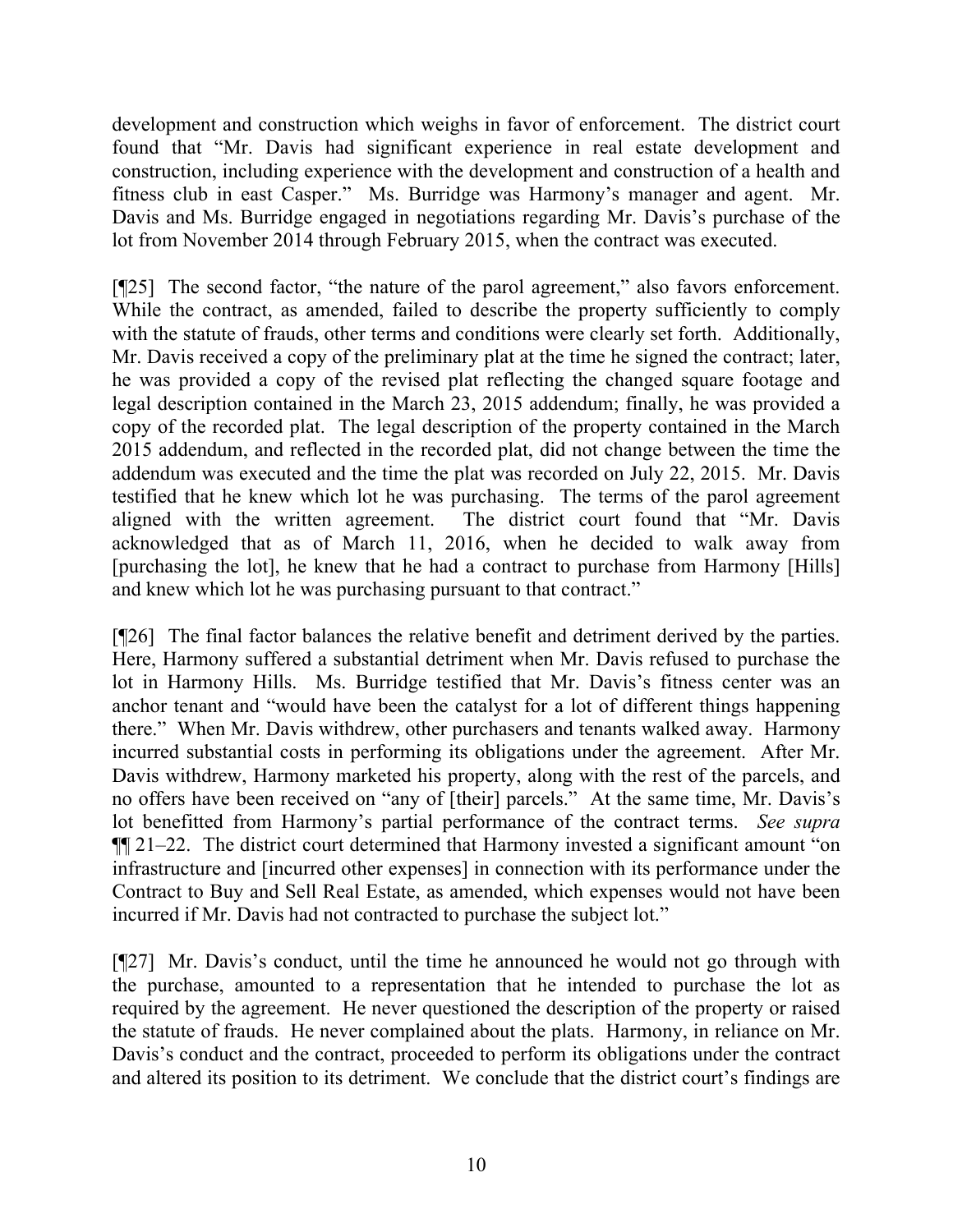not clearly erroneous and that the equities require enforcement of the contract under the doctrine of partial performance.

## *II. Did the district court abuse its discretion when it awarded specific performance of the contract?*

[¶28] After a bench trial, the district court issued Findings of Fact, Conclusions of Law and Judgment. It concluded that Mr. Davis had breached the contract and made the following findings regarding specific performance:

> 49. With respect to the claims for breach of contract and specific performance . . . the elements required to be proven are: (a) there was a binding contract with [Mr. Davis], (b) the terms of the contract, (c) [Mr. Davis] breached one or more of the terms of the contract, and (d) specific performance is a proper remedy for the breach of contract.

> 53. . . . [T]he remedy of specific performance is available to compel the performance of a contract on the precise terms agreed upon or such a substantial performance as will do justice between the parties under the circumstances.

. . .

54. . . . [I]t has been recognized that where land, or any estate or interest in land, is the subject matter of the agreement, the jurisdiction to enforce specific performance is undisputed, and does not depend on the inadequacy of the legal remedy in the particular case; and further that the remedy is as equally available when the party seeking specific performance is the seller as when the party is the buyer.

55. Competent and persuasive evidence was presented at trial to establish by a preponderance of the evidence that the parties' contract expressly provided for the remedy of specific performance in the event of default, that Harmony Development spent significant sums of money to complete the infrastructure for the real property and to perform its obligations under the contract, and that the equitable considerations strongly support an equitable remedy in lieu of money damages because a monetary award would be inadequate or impractical.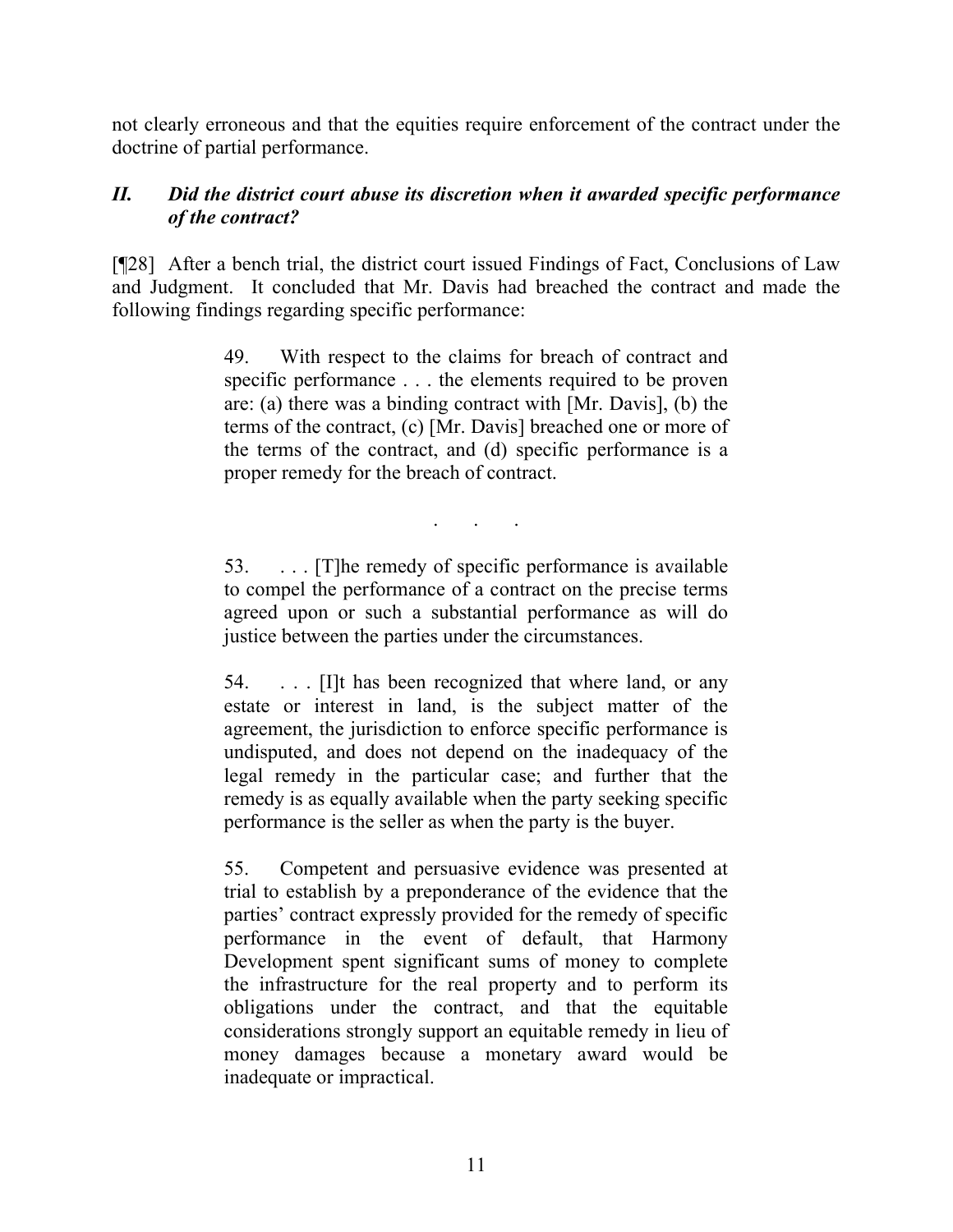The court entered judgment awarding specific performance.

[¶29] Mr. Davis makes numerous arguments as to why the district court erred when it granted specific performance. In addition to his statute of frauds argument, *see supra*  ¶¶ 8–10, he contends specific performance was not a proper remedy because Harmony did not establish that money damages were inadequate or impractical; the parties contemplated future negotiations regarding a material term; and the contract was unenforceable because it violated Casper's municipal code.

## **A. Standard of Review**

[¶30] We review an award of specific performance for abuse of discretion.

Specific performance is an equitable remedy subject to the court's sound discretion. *Rainbow Oil Company* [*v. Christmann*,] 656 P.2d [538,] 545 [(Wyo. 1982)]. We clarified the definition of an abuse of discretion when we stated the core of our inquiry must reach "the question of reasonableness of the choice made by the trial court." *Vaughn v. State*, 962 P.2d 149, 151 (Wyo. 1998). In *Vaughn*, we confirmed that judicial discretion is a composite of many things, among which are conclusions drawn from objective criteria; it means exercising sound judgment with regard to what is right under the circumstances and without doing so arbitrarily or capriciously. *Id.*

*Dewey v. Wentland*, 2002 WY 2, ¶ 42, 38 P.3d 402, 417 (Wyo. 2002).

[¶31] Our standard of review of findings from a bench trial is well established:

The factual findings of a judge are not entitled to the limited review afforded a jury verdict. While the findings are presumptively correct, the appellate court may examine all of the properly admissible evidence in the record. Due regard is given to the opportunity of the trial judge to assess the credibility of the witnesses, and our review does not entail weighing disputed evidence. Findings of fact will not be set aside unless the findings are clearly erroneous. A finding is clearly erroneous when, although there is evidence to support it, the reviewing court on the entire evidence is left with the definite and firm conviction that a mistake has been committed. We review a district court's conclusions of law de novo on appeal.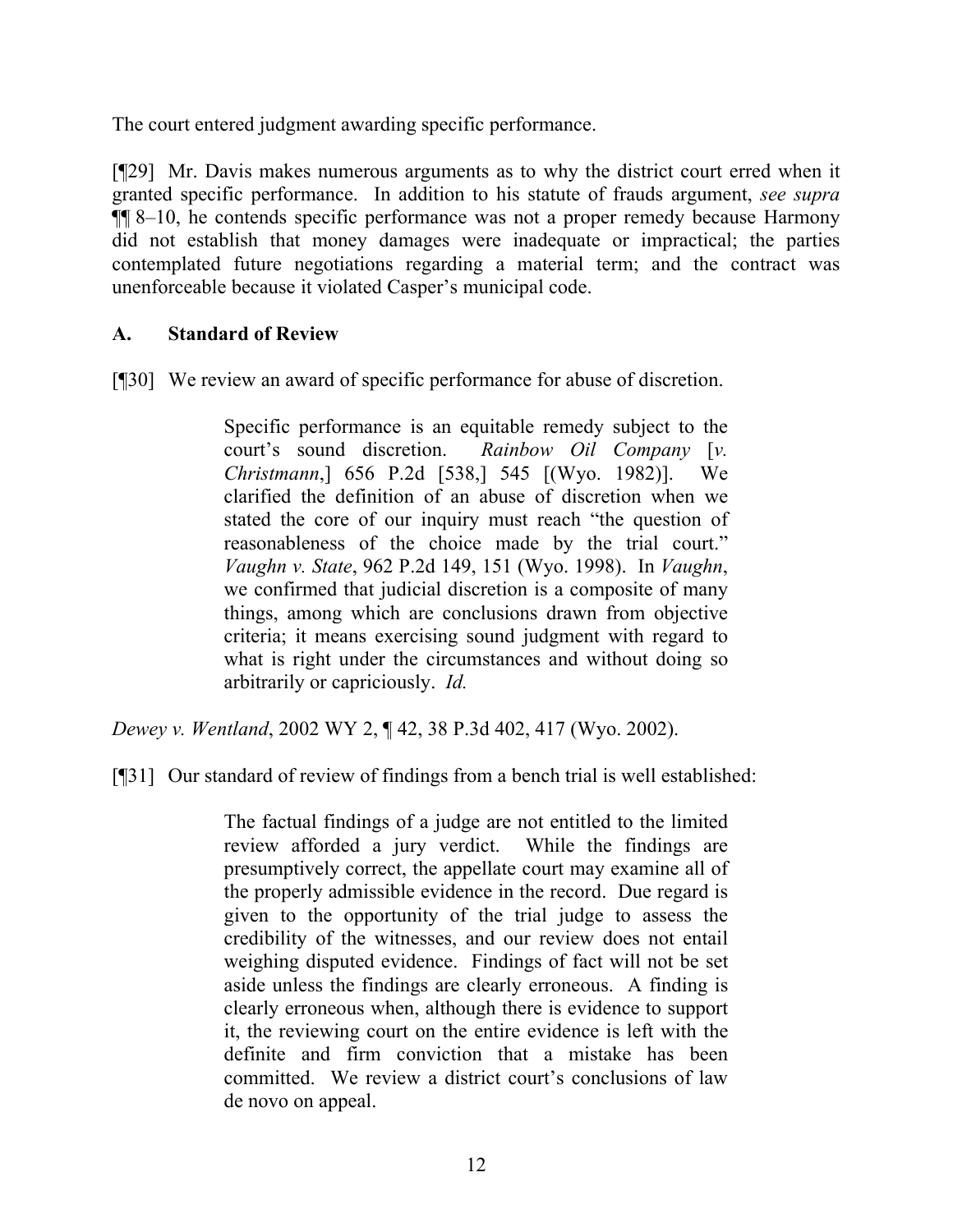*Ekberg v. Sharp*, 2003 WY 123, ¶ 10, 76 P.3d 1250, 1253 (Wyo. 2003) (citations omitted); *see also Piroschak v. Whelan*, 2005 WY 26, ¶ 7, 106 P.3d 887, 890–91 (Wyo. 2005). "Findings may not be set aside because we would have reached a different result." *Piroschak*, ¶ 7, 106 P.3d at 890 (citations omitted).

## **B. Analysis**

[¶32] Specific performance is an equitable remedy granted under limited circumstances:

Specific performance is not granted as a matter of absolute right even though there is a valid contract. The remedy will be utilized only in the discretion of the court, depending on the facts of the case and the special equities of the situation. *Otis Oil & Gas Corporation v. Maier*, 1955, 74 Wyo. 137, 146–147, 284 P.2d 653, 656; *Merrill v. Rocky Mountain Cattle Co.*, 1918, 26 Wyo. 219, 181 P. 964; *Keller v. California Liquid Gas Corporation*, D.C.Wyo. 1973, 363 F.Supp. 123, 128.

Section 367, Restatement of the Law of Contracts, p. 665, declares that specific enforcement of a contract may be refused if its enforcement would cause unreasonable or disproportionate hardship to third persons.

*Reed v. Wadsworth*, 553 P.2d 1024, 1037 (Wyo. 1976).

[¶33] In its discretion, a court may grant specific performance "only where there is a valid, binding contract and the facts and special equities of the situation demand such relief." *Dewey*, ¶ 35, 38 P.3d at 416 (citing *Rainbow Oil*, 656 P.2d at 545). "[T]he contract terms must be so certain that the court can require the specific thing agreed upon to be done." *Dewey*, ¶ 35, 38 P.3d at 416 (citing *Williams v. Dietz*, 999 P.2d 642, 644–45 (Wyo. 2000)); *see also Fowler*, 933 P.2d at 504–05. In addition, the "party requesting specific performance must be able to establish that damages for breach are an inadequate and impractical remedy under the circumstances of the case." *Rainbow Oil*, 656 P.2d at 545.

# **1. Inadequacy and Impracticality of Legal Damages**

[¶34] Mr. Davis's first argument is that Harmony did not establish money damages were inadequate. He asserts the district court did not explain what equitable considerations applied, but he presumes it was merely because Harmony did not receive any offers when it listed the property after Davis's breach. According to Mr. Davis, this is insufficient for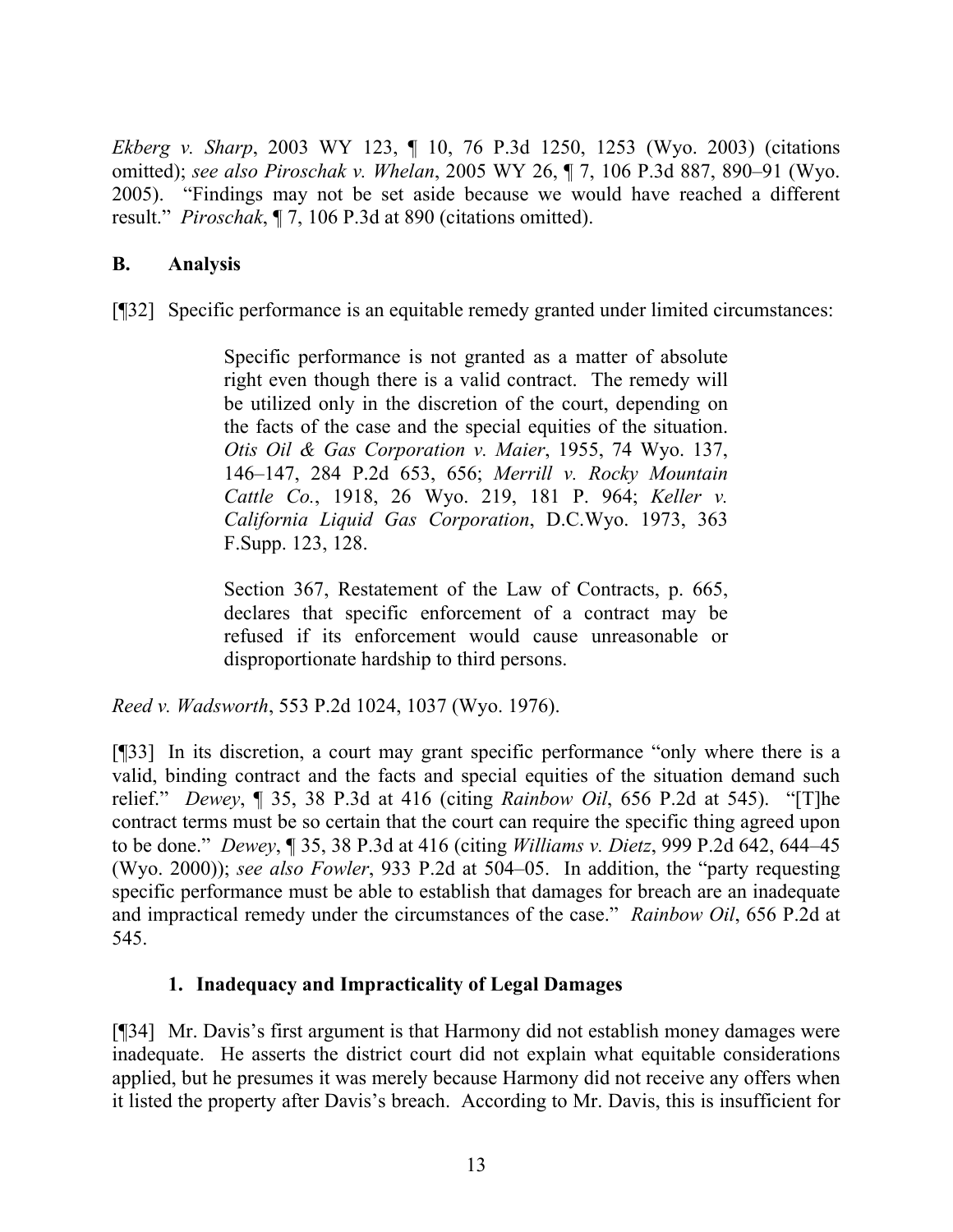the district court to order specific performance. He also proffers that, because the listing price after breach was \$1,860,000 (a \$360,000 increase over the contract price), the inflated listing negates a claim that remedies at law are inadequate. Mr. Davis does not cite any cases or legal authority for this proposition.

> Specific performance is an equitable remedy which compels the performance of a contract on the precise terms agreed upon or such a substantial performance as will do justice between the parties under the circumstances. It is a means of compelling a contracting party to do precisely what he should have done without being coerced by a court.

*Davidson Land Co., LLC v. Davidson*, 2011 WY 29, ¶ 33, 247 P.3d 67, 76 (Wyo. 2011) (citing 81 C.J.S. *Specific Performance* § 2, at 701; 71 Am. Jur. 2d 10, *Specific Performance* § 1; Restatement of Contracts § 358 cmt. a, § 359(2), § 360(b), § 362(c) (Am. Law Inst. 1932, update 2019)); *see also Ekberg*, ¶ 22, 76 P.3d at 1257 (quoting *Williams v. Collins Commc'ns, Inc.*, 720 P.2d 880, 892 (Wyo. 1986)).

[¶35] "Specific performance is not granted as a matter of absolute right even though there is a valid contract. The remedy will be utilized only in the discretion of the court, depending on the facts of the case and the special equities of the situation." *Reed*, 553 P.2d at 1037 (citations omitted).

[¶36] Here, the district court concluded that "where land, or any estate or interest in land, is the subject matter of the agreement, the jurisdiction to enforce specific performance is undisputed, and does not depend on the inadequacy of the legal remedy in the particular case." The court found specific performance "is as equally available when the party seeking specific performance is the seller as when the party is the buyer." Mr. Davis maintains that the district court erred because Harmony was required to, and did not, establish that monetary damages were inadequate and impractical and, as a result, specific performance was not available. Mr. Davis argues that *Dewey*, ¶ 35, 38 P.3d at 416, controls. Harmony cites *Keystone Sheep Co. v. Grear*, 72 Wyo. 189, 201, 263 P.2d 138, 142 (1953) and the Restatement of Contracts and contends that the district court was correct when it presumed monetary damages were inadequate and impractical in this case.

[¶37] In *Keystone Sheep*, this Court recognized that "[a]s a general rule" courts presume that a "remedy at law is inadequate in [the] case of contracts to convey land, and no further allegation of inadequacy of legal remedy is necessary beyond that which is implied from the statement of the nature of the contract." *Keystone Sheep*, 72 Wyo. at 201, 263 P.2d at 142. The purchaser in *Keystone Sheep* contracted to purchase real property from her sister-in-law, the seller. The purchaser paid the full purchase price and before the deed was executed, the seller married Mr. Grear. *Id.* at 195, 263 P.2d at 139–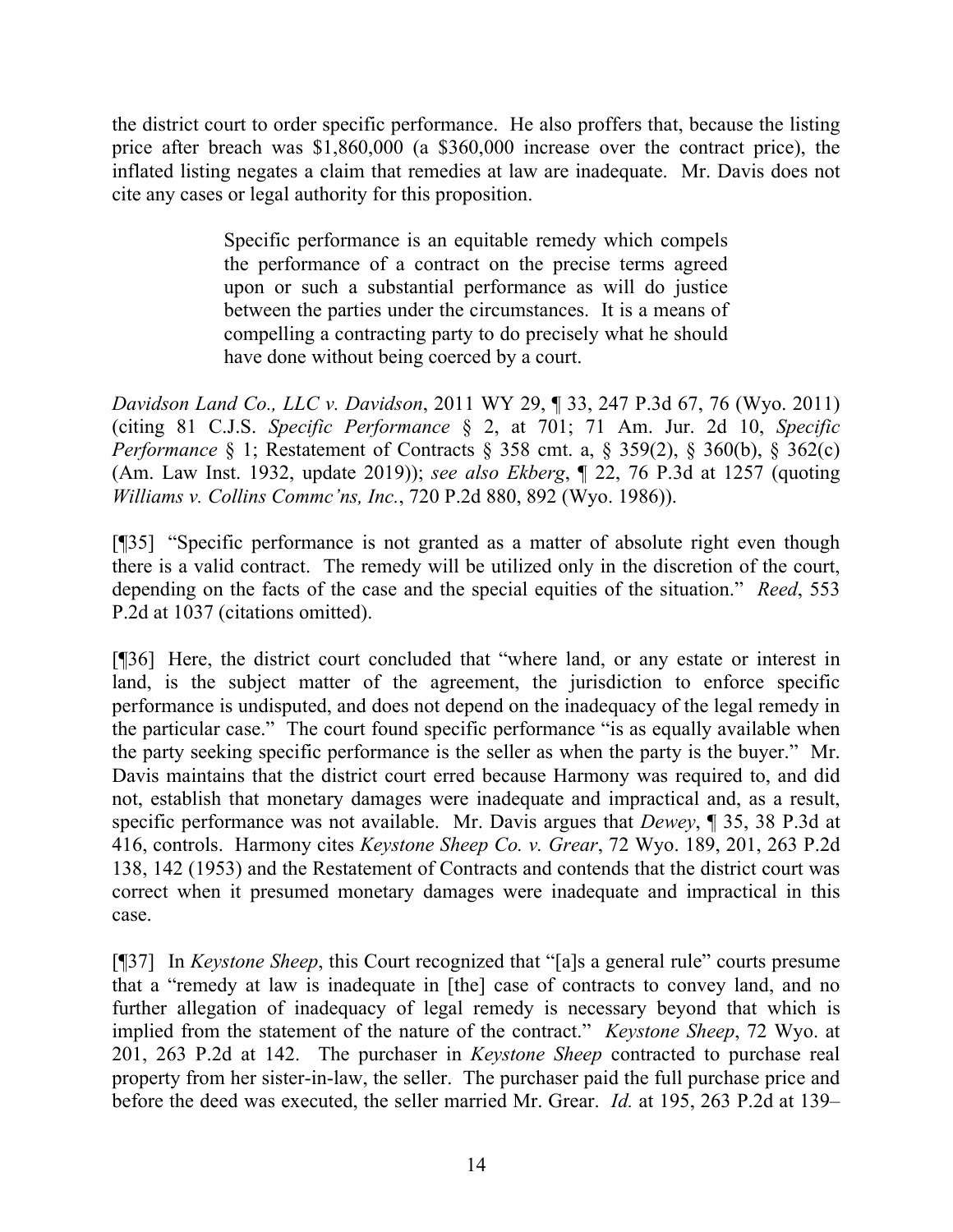40. The seller died shortly thereafter in an automobile accident and Mr. Grear inherited the property. *Id.* The purchaser sued Mr. Grear and was awarded specific performance compelling Mr. Grear to convey the property to her, despite a lack of proof that a legal remedy was inadequate. *Id.* at 202–03, 263 P.2d at 143. On appeal, this Court affirmed. *Id.* at 209, 263 P.2d at 146.

[¶38] In *Dewey*, the parties entered into a lease purchase agreement regarding the Wentland ranch. A dispute arose, the buyers sued, and the sellers counterclaimed seeking specific performance of the agreement. *Dewey*, ¶¶ 1, 5, 38 P.3d at 407–08. The trial court denied the sellers' request for specific performance and the sellers appealed. *Id.* ¶ 36, 38 P.3d at 416. This Court affirmed, concluding that the district court did not abuse its discretion when it denied specific performance. *Id.* ¶ 42, 38 P.3d at 417. The Court first explained that specific performance was not warranted because "the sellers[] fail[ed] to show damages were an inadequate or impractical remedy or there were special equities which commanded such relief." *Id.*  $\P$  37–38, 38 P.3d at 416. Equally important to the Court's resolution of the specific performance issue was its conclusion that the contract was ambiguous. *Id.* ¶ 39, 38 P.3d at 416–17. The agreed upon terms were uncertain and therefore, specific performance was not an appropriate remedy. *Id.*

[¶39] Mr. Davis argues *Dewey* stands for the proposition that specific performance is available only when the party seeking the remedy establishes that legal damages are inadequate and impractical. Harmony, on the other hand, contends that *Dewey* did not implicitly overrule *Keystone Sheep*, and that regardless of whether the party seeking specific performance is the buyer or the seller of real property, damages are presumed inadequate if the contract is for the sale of real property.

[¶40] A careful reading of both cases leads to two significant conclusions. First, the *Dewey* Court's decision on the availability of specific performance does not apply here given the facts of this case. While the *Dewey* Court discussed the presumption that damages are inadequate in land sales contracts, it did not analyze this presumption. The jury had concluded that the contract was ambiguous, *Dewey*, ¶ 38, 38 P.3d at 416, and because the contract was ambiguous, specific performance was not available. *Id.* ¶ 39, 38 P.3d at 417. Second, *Keystone Sheep* recognized the presumption that money damages are insufficient in contracts for the sale of land where the buyer seeks specific performance. *Keystone Sheep*, 72 Wyo. at 202, 263 P.2d at 142–43. The question whether the presumption applies in cases where the seller seeks specific performance has not been resolved in Wyoming.

[¶41] Harmony urges the adoption of the rule articulated in the Restatement of Contracts:

> § 360 Specific Enforcement of Contracts for the Transfer of Land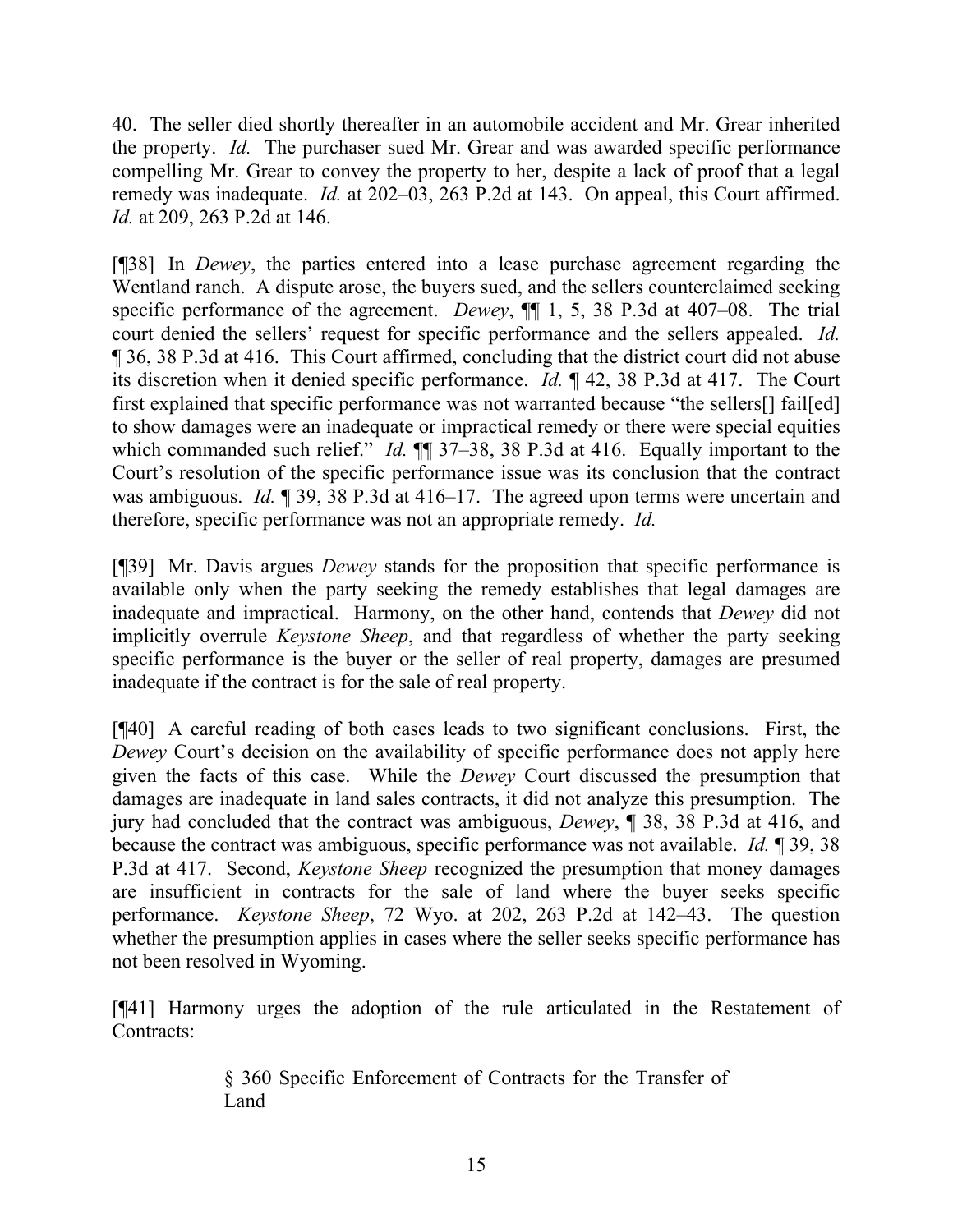Damages are regarded as an inadequate remedy for the breach of a promise

> (a) to transfer any interest in specific land, or (b) to buy and pay for such an interest, so long as the transfer has not yet been made; and specific enforcement will be decreed, subject to the rules stated in §§ 359–380.

Restatement of Contracts § 360 (Am. Law Inst. 1932, update 2019). The comment to this section explains that a seller's "remedy in damages is not an adequate one." *Id.* at cmt. c. A seller's damages at law "are usually measured by the contract price less the value of the land retained; but the land is a commodity that has no established market value, and the [seller] may not be able to prove what his real harm will be." *Id.* "Even if [the seller] can make this proof, the land may not be immediately convertible into money, and [the seller] is deprived of the power to make new investments." *Id.* Further, "[p]rior to getting a judgment, the existence of the contract, even though broken by the [buyer], operates as a clog on salability, so that it may not be possible to find a purchaser at any fair price." *Id.* Finally, "the fact that specific performance is available to the [buyer] is of some weight, because of the rule as to mutuality of remedy." *Id.*

[¶42] We have cited this provision on numerous occasions, but we have never specifically adopted its precepts and decline to do so now. *See, e.g.*, *Davidson*, ¶ 33, 247 P.3d at 76; *Ekberg*, ¶ 22, 76 P.3d at 1257; and *Williams*, 720 P.2d at 892–93. However, the factors set forth in the comment are relevant to our consideration of specific performance as an equitable remedy.

[¶43] Specific performance may be awarded at the discretion of the court, depending on the facts and equities in each case. *See Reed*, 553 P.2d at 1037. Before awarding specific performance, courts should consider a variety of factors, depending on the case. Those factors could include the adequacy of consideration; [5](#page-16-0) whether the specific performance remedy would impose a hardship on one party that outweighs the benefits to the other;

<span id="page-16-0"></span><sup>&</sup>lt;sup>5</sup> If the agreed price is substantially lower than fair market value, specific performance may not be an appropriate remedy. However, even inadequate consideration may not always weigh against specific performance. For instance, if

the seller was willing to accept a lower price for the property because of a desire to sell quickly as a means of obtaining capital, specific performance may be granted. Furthermore, an increase in value from the time the contract is made to the time of trial is not a sufficient ground to deny specific performance.

<sup>19</sup> Am. Jur. 3d *Proof of Facts* § 12.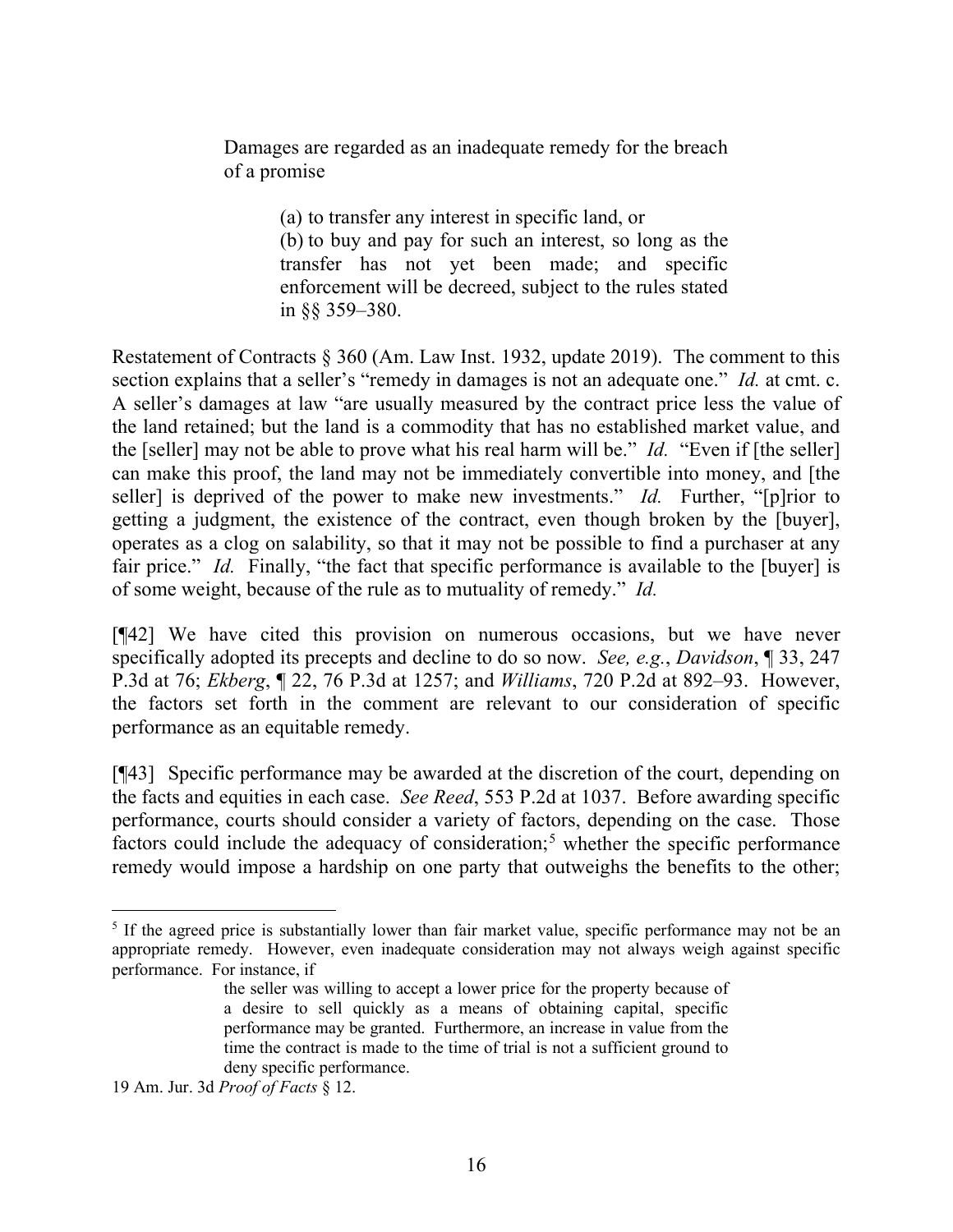whether the remedy would place an undue hardship on a third party; whether specific performance is impossible; whether either party has unclean hands or has engaged in bad faith; whether the contract contains liquidated damages or specific performance clauses; and whether the contract provides that time is of the essence. *See* 19 Am. Jur. 3d *Proof of Facts* §§ 12–15, at 564–70 (1993); 25 Samuel Williston, *Treatise on the Law of Contracts* §§ 67:73–67:78 (Richard A. Lord ed., 4th ed. 2019).

[¶44] Here, setting aside the district court's conclusion that inadequacy of legal damages is not required in contracts for the sale of land, the district court found "strong[] support [for] an equitable remedy in lieu of money damages because **a monetary award would be inadequate or impractical**." (Emphasis added.) This finding is supported by an application of the factors set forth above to the facts of this case.

[¶45] In evaluating the adequacy of consideration, the contract price for Mr. Davis's lot was \$1,578,319.83. Harmony invested \$1,850,000 in improvements required by the contract. After Mr. Davis withdrew from the contract, Harmony attempted to market the lot, albeit for a greater price. The record shows that despite its efforts to market the property, Harmony has not received a single offer to purchase Mr. Davis's lot. Ms. Burridge testified that since Harmony and Mr. Davis contracted for the sale of the lot, times have changed and "[t]here's not as many buyers out there." From this record, we cannot say that the consideration set forth in the contract is inadequate or that the lot is worth more than it was at the outset. If Harmony was willing to accept the contract price for the property as a means of obtaining capital, specific performance may be granted. *See* 19 Am. Jur. 3d *Proof of Facts* §12, at 564–65.

[¶46] The second factor, whether the specific performance remedy would impose a hardship on one party that outweighs the benefits to the other, weighs in favor of Harmony. Requiring Mr. Davis to comply with the contract would not cause him undue hardship and it would benefit Harmony. Mr. Davis receives the property he bargained for with the improvements the parties negotiated. The evidence established that, relying on the contract, Harmony performed work on Mr. Davis's lot and the subdivision's infrastructure that it could have delayed absent Mr. Davis's contract. *See supra* ¶¶ 21–22 (listing the contract's requirements and the trial court's findings on what Harmony had done). Mr. Davis was an anchor tenant who was to be a "catalyst" for the subdivision as a whole; potential purchasers walked away when they learned that Mr. Davis would not be constructing his health club.

[¶47] The third factor, whether the remedy would place an undue hardship on a third party, is not relevant here. The fourth factor would require analysis of whether either party has unclean hands or engaged in bad faith. The district court made no finding of bad faith or unclean hands. Finally, courts consider whether the contract contains liquidated damages or specific performance clauses and whether the contract provides that time is of the essence. This contract contained a provision contemplating specific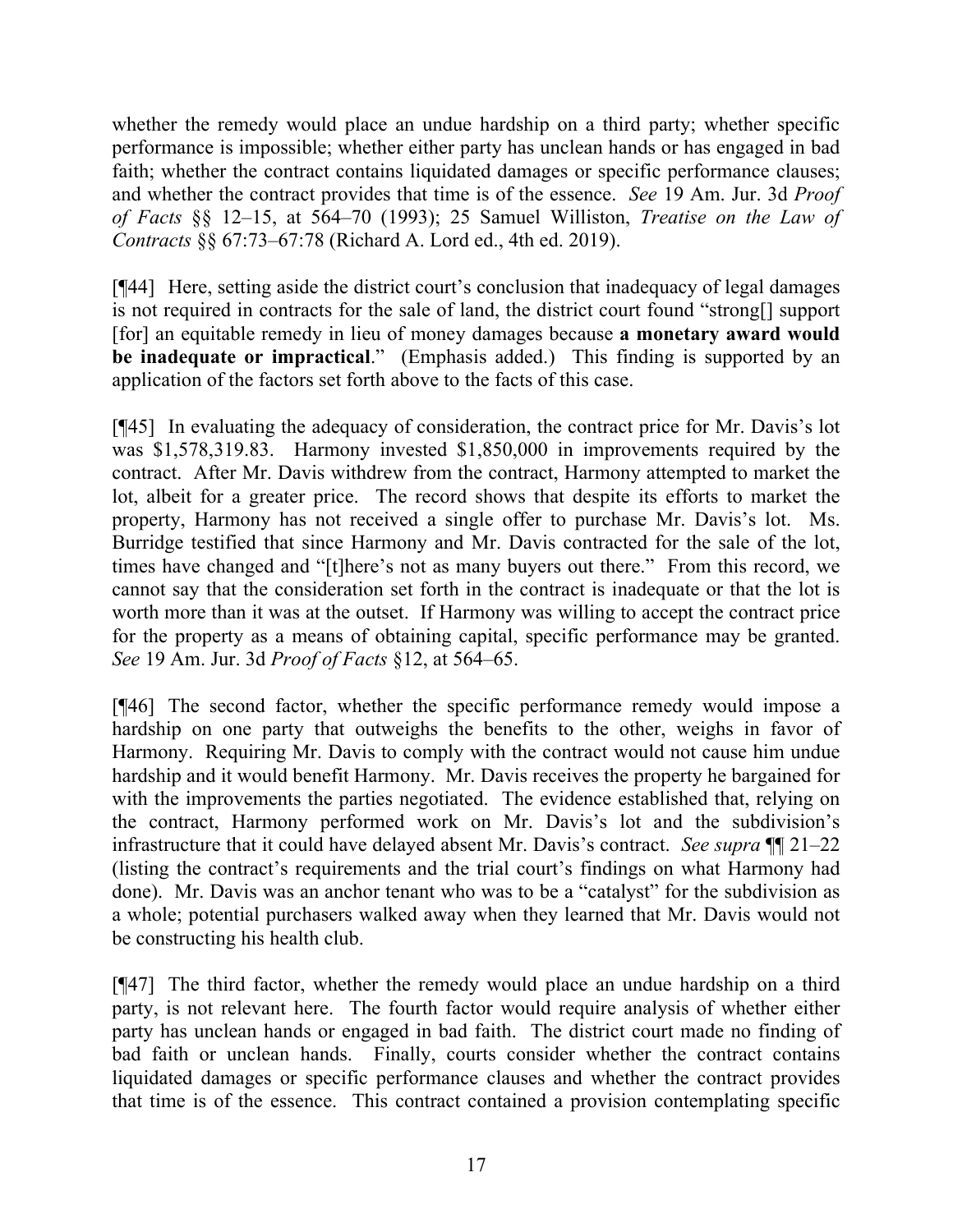performance and stated that time was of the essence. *See supra ¶* 4. "[T]he inclusion of the clause shows that specific performance was within contemplation of the parties." *Fazzio v. Mason*, 249 P.3d 390, 397 (Idaho 2011). Mr. Davis agreed to the inclusion of both clauses. The district court did not abuse its discretion when it awarded specific performance.

# **2. Future Negotiations Regarding a Material Term**

[¶48] Mr. Davis argues that specific performance was not available because the parties contemplated future negotiations regarding a material term. Mr. Davis contends that because Cordial Drive was eliminated from the original plat, the execution of a shared use agreement was required before the parties could close. When Cordial Drive was eliminated from the plat, Mr. Davis's lot size increased by half the width of the street. The revised plan necessitated the March 2015 addendum to the contract which reflected the changes made to the plat.

[¶49] We do not agree that the elimination of Cordial Drive required further negotiations of a material term to the contract. The contract provided:

> 9. Buyer understands that the proposed Cordial Drive may be constructed at a later date, or may be eliminated from final plat.

The contract also stated that "[a]ll prior representations made in the negotiations of this sale have been incorporated herein, and there are no oral agreements or representations between Buyer, Seller or Brokers to modify the terms and conditions of this Contract."

[¶50] The elimination of Cordial Drive was anticipated in the contract. It did not create a new "material term" that needed to be addressed before specific performance could be awarded. *See Snelling v. Roman*, 2007 WY 49, ¶¶ 17, 26, 154 P.3d 341, 347, 349 (Wyo. 2007) (length of road was not material term in road construction contract).

# **3. Municipal Code Violations**

[¶51] Mr. Davis argues the contract was unenforceable because it violated Casper's Municipal Code. Casper's Municipal Code 16.12.080 provides:

> No person shall transfer, sell, agree to sell or negotiate to sell any land by reference to or by the use of a plat of a subdivision, before such plat has been approved and recorded in the manner prescribed in this title. . . .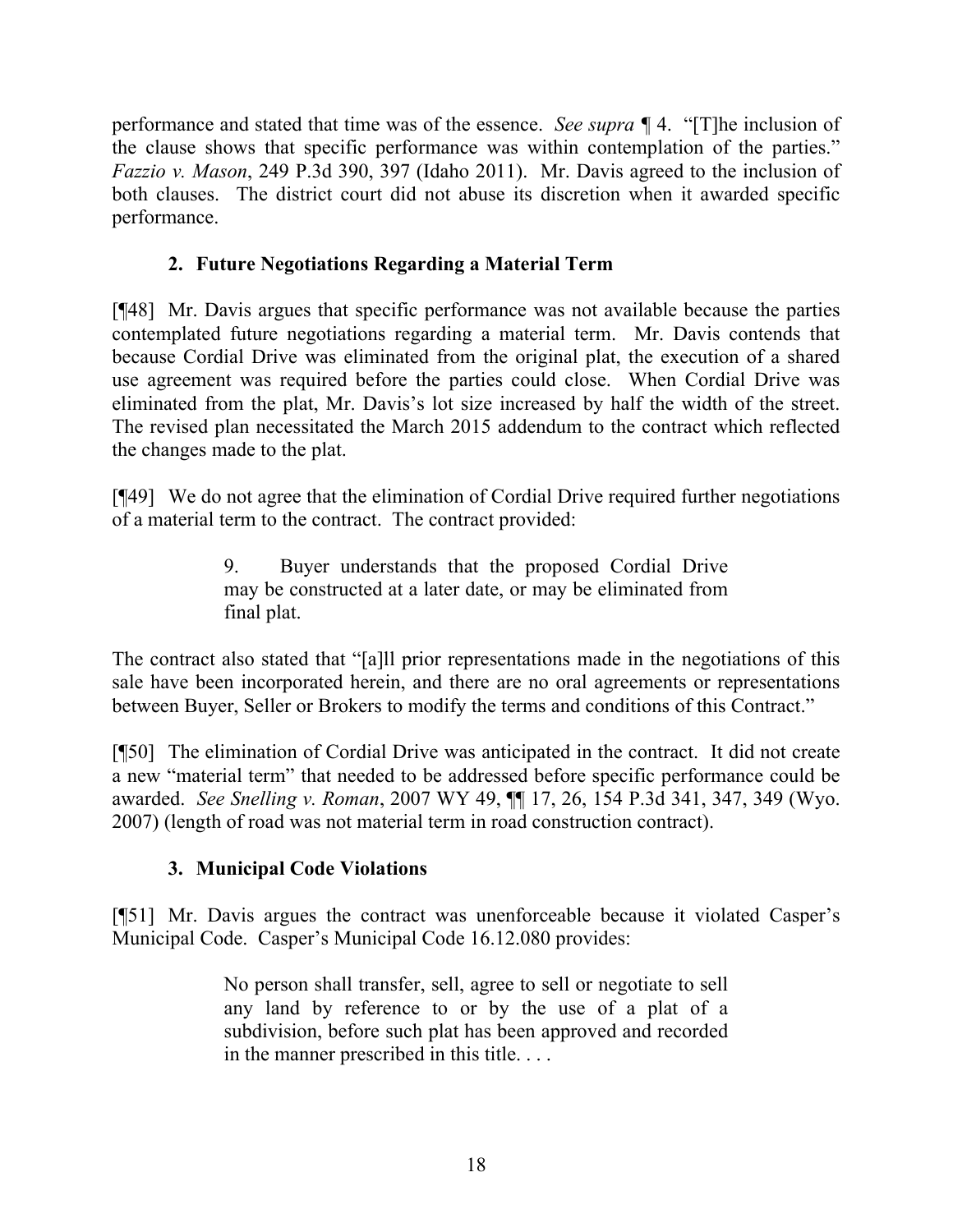Casper, Wyo., Code § 16.12.080 (1984). The code classifies violations of this provision as misdemeanors and establishes a "fine of not more than seven hundred fifty dollars" as penalty for violations. Casper, Wyo., Code  $\S$  1.28.010(A)–(B) (1996). The City of Casper has not cited Harmony for a code violation.

[¶52] Mr. Davis relies on cases from other jurisdictions that have determined contracts for the sale of real estate violating similar municipal ordinances are unenforceable. *See Kilgore Dev., Inc. v. Woodland Place, LLC*, 47 So. 3d 267 (Ala. Civ. App. 2009); *Sixells, LLC v. Cannery Bus. Park*, 88 Cal. Rptr. 3d 235 (Ct. App. 2008); *In re Los Angeles Land & Invs., Ltd.*, 282 F. Supp. 448 (D. Haw. 1968); *Taunt v. Moegle*, 75 N.W.2d 48 (Mich. 1956). Those cases are distinguishable. In *Taunt*, the plaintiffs possessed a right of statutory rescission due to the real estate contract's violation of the Michigan Plat Act. *Taunt*, 75 N.W.2d at 50. Similarly, the Alabama Code at issue in *Kilgore* specifically provided for the enjoinment of a sale or agreement in violation of the statute prohibiting the sale of property prior to the county engineer's approval. *Kilgore*, 47 So. 3d at 269– 70. And, in *Sixells*, the Subdivision Map Act, which was relied upon by the court to hold the contract void, *Sixells*, 88 Cal. Rptr. 3d at 239, provided any deed, sale, or contract to sell violating the act was "voidable at the sole option of the grantee, buyer or person contracting to purchase." *See* Cal. Gov't Code § 66499.32(a) (West 1975). In *Los Angeles Land & Investments*, the court cited specific code provisions indicating the contracts at issue were void or voidable but concluded that amendments to the contracts made them securities which violated federal securities laws. *Los Angeles Land & Invs.*, 282 F. Supp. at 452.

[¶53] The Casper municipal code does not contain a penalty that voids contracts that are in violation of the provision, nor does it provide a remedy of rescission or injunction. The Casper City Council could have incorporated these penalties, and it did not. We decline to add such a provision judicially. *See Delcon Partners LLC v. Wyoming Dep't of Revenue*, 2019 WY 106, ¶ 10, 450 P.3d 682, 685 (Wyo. 2019) ("This Court is not at liberty to add words to a statute that the legislature chose to omit." (citations omitted)); *see also Fritts v. Palmer*, 132 U.S. 282, 288–89, 10 S.Ct. 93, 95, 33 L.Ed. 317 (1889) (declining to invalidate a real estate conveyance in violation of the Colorado Constitution and state statute where the legislature specified the penalty for violation thereof and declined to declare conveyances in violation of the statute void); *Marriott Fin. Servs., Inc. v. Capitol Funds, Inc.*, 217 S.E.2d 551, 560 (N.C. 1975) (refusing to invalidate a conveyance of real property where the conveyance violated a municipal ordinance similar to the one at issue in this case and the ordinance provided that the penalty was a misdemeanor, and concluding that "the legislative bodies dealt with the matter completely and did not intend to invalidate conveyances of real property because of failure to follow the provisions of this penal legislation."); *Gilmore v. Hershaw*, 521 P.2d 934, 935–36 (Wash. 1974) (holding that where the chapter "did not provide a remedy of rescission to the vendee of unplatted land," the real estate contract should not be rescinded even though it violated city ordinance). We decline to void the contract based